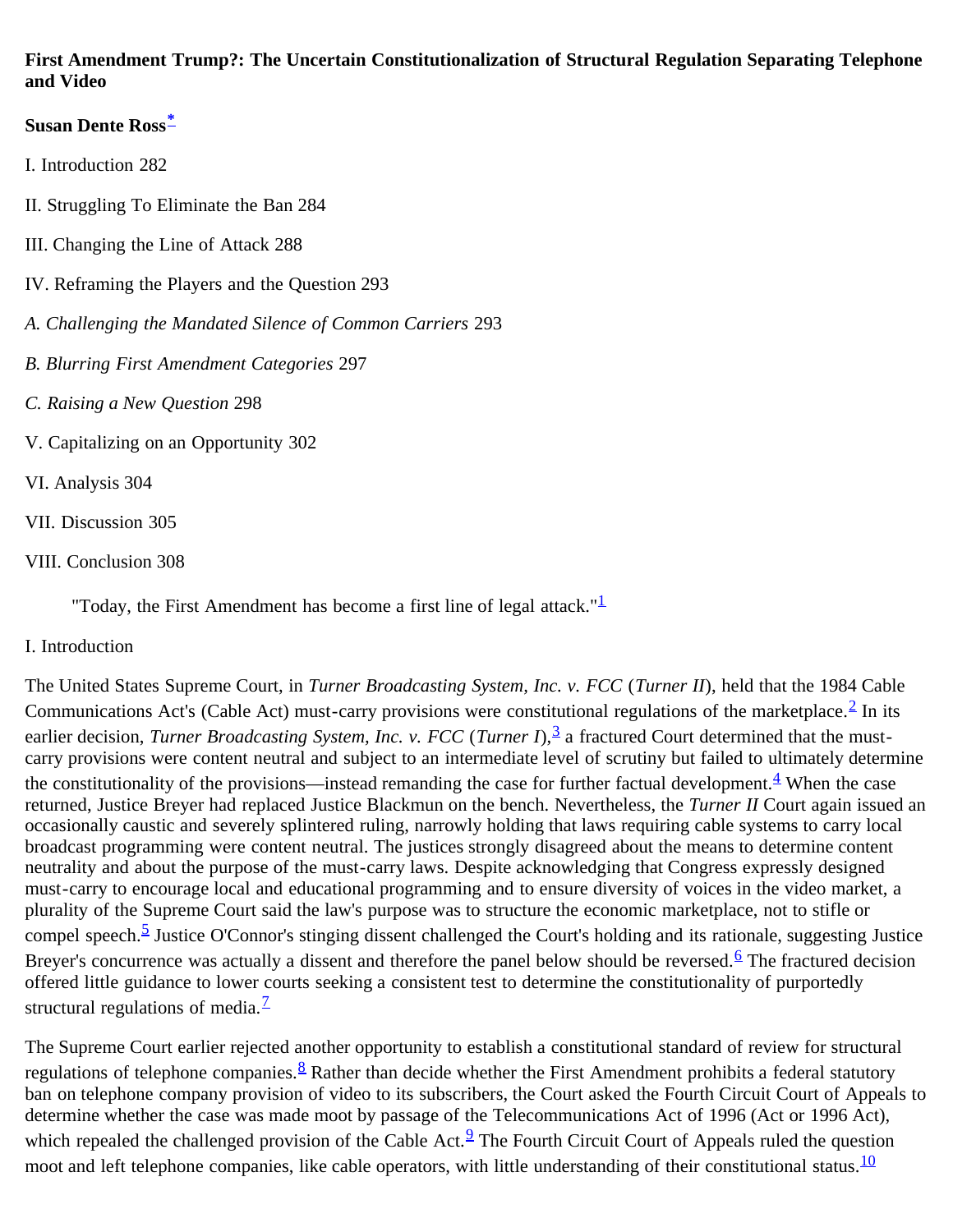In the meantime, other courts face an increasing array of constitutional challenges from new First Amendment players grappling with federal regulations that distinguish among and differentially constrain the business operations and services of communications industries. $11$  Courts continue to confuse the constitutional protection of communications industries and will undoubtedly cite *Turner II* just as they have cited *Turner I* as justification both to sustain and to overturn the constitutionality of media structural regulations.<sup>12</sup> Thus, this Article maintains that the constitutional question at the heart of the First Amendment challenges to the Cable Act ban on telephone company provision of video is not moot. Rather, this Article examines the context and content of the Cable Act-telco cases to explore the power of the First Amendment to eliminate structural and economic regulation of communications carriers. The consistency and speed with which lower courts affirmed telephone company First Amendment rights; struck down decades-old rules excluding telephone companies from the local video market; and ignored nearly a century of statutory and common law excluding common carriers from content control suggests the fragility of regulation of communications firms premised purely on changeable market conditions. Indeed, as Frederick Schauer argues, the First Amendment appears to be a uniquely effective tool in the legal marketplace.<sup>[13](#page-10-2)</sup>

The effectiveness of constitutional assault on the video programming ban is illustrated by contrasting this approach with previous ineffectual economic challenges to the structural regulations. Thus, Part II outlines the long history of fruitless telephone company attempts to eliminate the ban. In juxtaposition, Part III surveys the rapid and unanimous success of First Amendment arguments against the ban. Part IV then outlines how the telephone companies reframed themselves as speakers whose opposition to the ban was constitutional, not economic. This transformation, Part V suggests, coincided with and was abetted by deregulatory initiatives of the Federal Communications Commission (FCC or Commission) and Congress. In the final Parts of the Article, the Author suggests that the power of the First Amendment is impressive but far from certain, considering court rulings may be influenced by powerful players and dominant public policy positions.

#### II. Struggling To Eliminate the Ban

The recent use of the First Amendment to challenge the Cable Act video ban represents the latest strategy in a longstanding battle. Telephone companies had challenged the video programming ban virtually from its 1970 inception $\frac{14}{1}$  as an FCC rule adopted out of fear that huge, powerful telephone companies would dominate the thenfledgling cable industry.<sup>15</sup> The FCC said the rule, known as the cross-ownership ban, would eliminate both the opportunity and the incentive for telephone companies to discriminate in carriage and other terms of service against independent cable video operators in favor of their own video affiliates.  $\frac{16}{10}$  In 1984, the Cable Act ban codified the FCC's established rule with virtually no independent fact finding.<sup>[17](#page-10-6)</sup> The record indicates that neither the FCC nor Congress viewed the ban from a First Amendment perspective. The dominant policy intent was to promote competition and increase regulatory efficacy in a dynamic communications environment.  $\frac{18}{18}$  $\frac{18}{18}$  $\frac{18}{18}$ 

Yet the ban withstood years of FCC and congressional scrutiny and repeated telephone company claims that changed economic and market conditions eliminated the need for and utility of the ban.<sup>19</sup> Market changes that radically redefined telecommunications were overshadowed by policy debate between those favoring unfettered competition as the means to efficiently achieve public policy objectives and those arguing that (past and present) monopolists required heavy government oversight. The regulatory/deregulatory debate masked a similar dialectic tension between free speech and economic, structural regulation.<sup>20</sup> Telecommunications policy debate rarely recognized that common carriage might serve a dual function: to reduce transaction costs in the use of infrastructure and to enhance free speech. $\frac{21}{2}$  $\frac{21}{2}$  $\frac{21}{2}$ 

Then, in the late 1980s, Robert Pepper pointed out the potential conflict between common carrier regulation and the First Amendment.<sup>22</sup> In an FCC planning paper, Pepper suggested that established First Amendment protection of cable systems might logically invalidate regulatory constraint of telephone company broadband networks if telephone companies provided cable-like content over their common carrier facilities.  $\frac{23}{10}$  $\frac{23}{10}$  $\frac{23}{10}$  He also questioned whether common carrier safeguards would become unconstitutional when a carrier provided content, thus foreclosing telephone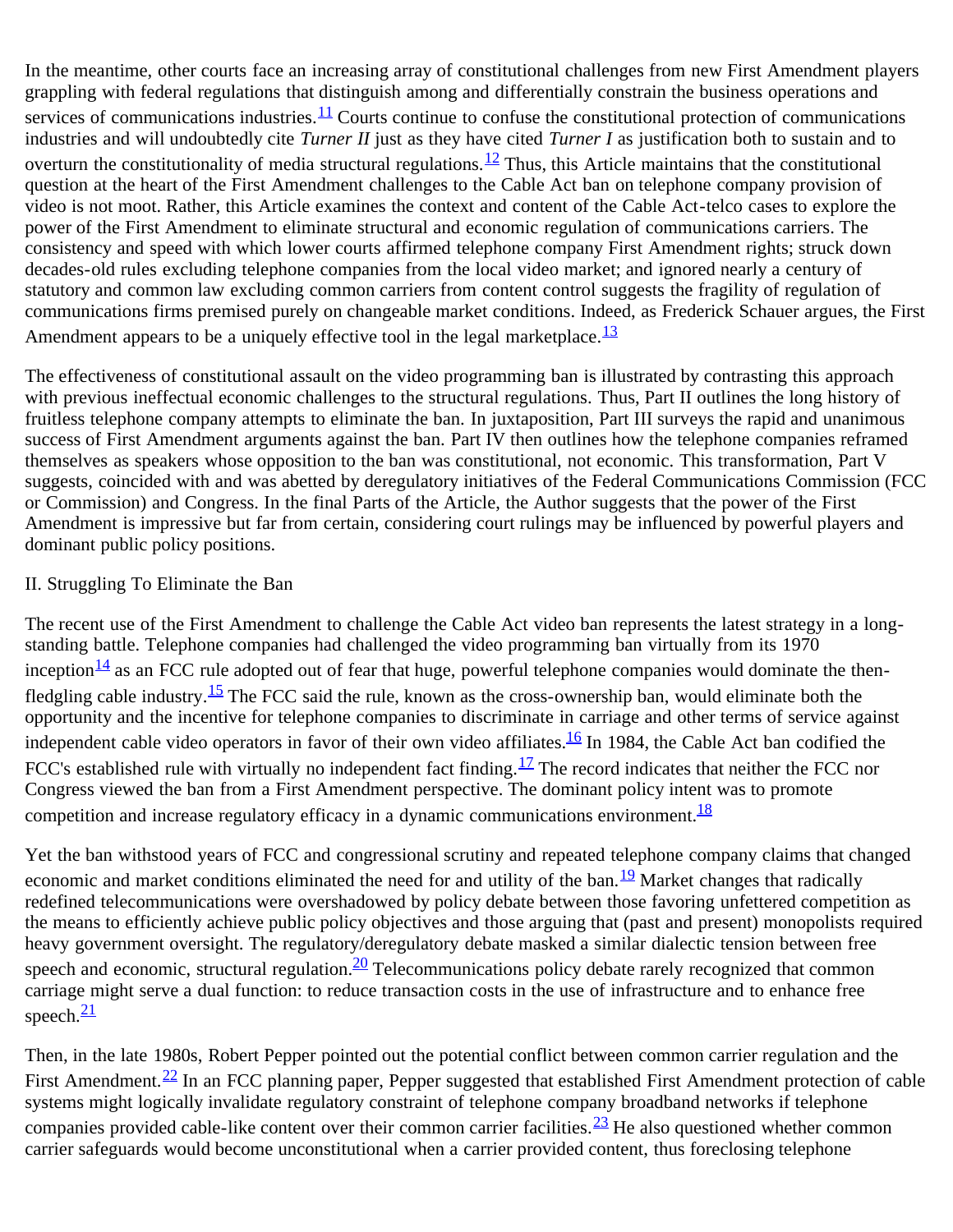companies from entering into content.[24](#page-11-5)

Without adopting Pepper's First Amendment reasoning, the FCC formally recommended that Congress eliminate the cross-ownership ban in the early 1990s.[25](#page-11-6) In its 1992 *Second Report and Order* on the Cable Act cross-ownership ban, the FCC told Congress that elimination, not continuation, of the ban would "promote [the Commission's] overarching goals . . . by increasing competition in the video marketplace, spurring the investment necessary to deploy an advanced infrastructure, and increasing the diversity of services made available to the public." $\frac{26}{120}$  Despite growing policy consensus that regulatory inconsistencies between private and common carriers distort economic markets and dissuade rapid development of infrastructure, Congress failed to repeal the ban. $\frac{27}{10}$  $\frac{27}{10}$  $\frac{27}{10}$  In response, the FCC introduced a series of cumbersome and evolving video dialtone rule makings to permit telephone companies to provide video.<sup>[28](#page-12-2)</sup> However, "the courts [took] the lead in rearranging the telecommunications industry." $\frac{29}{2}$  $\frac{29}{2}$  $\frac{29}{2}$ 

#### III. Changing the Line of Attack

Although the telephone industry had been regulated as a carrier of others' goods for most of a century,  $\frac{30}{30}$  by the mid-1990s, telephone companies had assaulted regulations, which confined them to serve as pure vehicles, with a barrage of lawsuits claiming a First Amendment right to provide content as well.<sup>31</sup> Like the cable companies before them,<sup>32</sup> the telephone companies chaffed at the restricted role of transporter and moved to embrace a dual function as both content suppliers and carriers.<sup>33</sup> To effect this shift in status, telephone companies claimed they were being unconstitutionally deprived of their right to speak by regulations the government claimed merely constrained the economic structure of the communications industry. $\frac{34}{3}$  $\frac{34}{3}$  $\frac{34}{3}$ 

The telephone companies' First Amendment argument arose en masse virtually overnight.<sup>35</sup> It followed closely upon a variety of market changes that boded ill for the continued growth of traditional telephone company services, revenues, and technological developments that enabled telephone to readily transport video programming.  $\frac{36}{10}$  The local telcos were asking the courts to take action "where Congress had failed or declined to adapt telecommunications law to changing technological and economic circumstances." $\frac{37}{27}$  $\frac{37}{27}$  $\frac{37}{27}$  Assertions of First Amendment rights were calculated to expand the economic market of telephone companies. The telephone companies wanted to speak to their network of customers through lucrative cable video.<sup>[38](#page-13-3)</sup>

The initial constitutional challenge to the Cable Act's ban on video programming came when Chesapeake and Potomac Telephone Co. of Virginia (C&P Telephone) brought suit in December 1992 against the city of Alexandria, Virginia. The city had cited the Cable Act's ban as grounds for its denial of the telephone company's request for a cable franchise to provide a competitive cable video system.<sup>39</sup> C&P Telephone challenged the ban as an unconstitutional denial of its right to free speech. $\frac{40}{3}$ 

Both the federal district and the circuit courts ruled that the so-called cross-ownership ban unconstitutionally restricted C&P Telephone's First Amendment right to free speech.<sup>41</sup> Both courts subjected the ban to the intermediate scrutiny test articulated in *United States v. O'Brien*<sup>42</sup> and found the ban failed to overcome *O'Brien's* requirements that content-neutral regulations of speech<sup>43</sup> (1) further an important or substantial governmental interest; (2) that the interest be unrelated to the limitation of expression of views; and (3) that the incidental limitation of free expression be no greater than is necessary to achieve the governmental interest.  $\frac{44}{3}$  Both courts accepted the government's interest as important and unrelated to the content of speech, but focused on the third prong, finding that the ban was unconstitutionally overbroad. $\frac{45}{5}$  $\frac{45}{5}$  $\frac{45}{5}$ 

By 1995, a string of federal courts, unanimously applying intermediate scrutiny, found the ban unconstitutionally overbroad. $\frac{46}{5}$  In none of these cases did the government dispute the telcos' claims that the ban abridged speech. $\frac{47}{5}$  The government instead defended the ban as essential to promote competitive and diverse local media ownership, and to prevent telephone company anticompetitive practices. The courts dismissed government efforts to analogize the ban to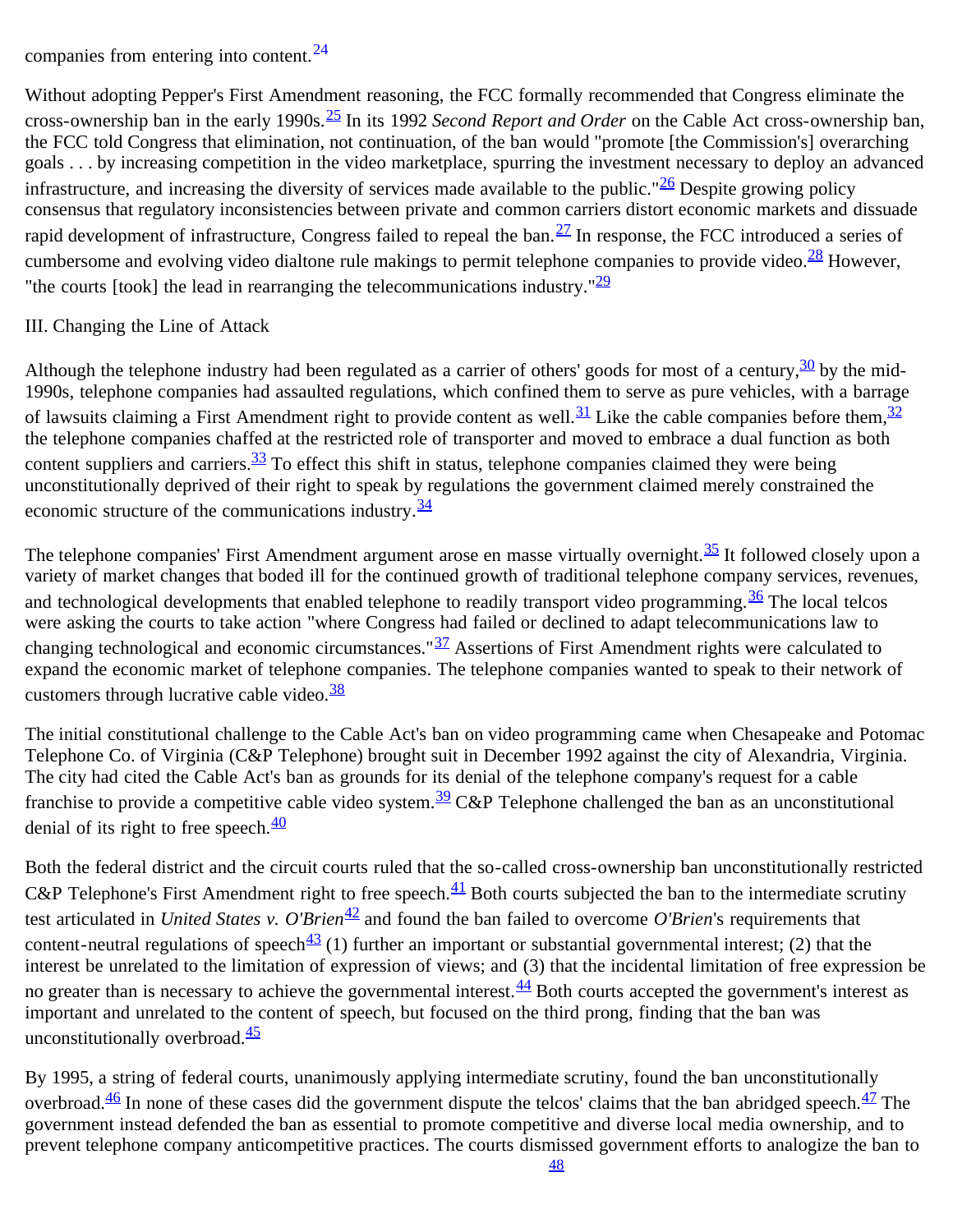laws of general application which are subject to only rational review.

The courts also clearly distinguished the Cable Act-telco cases from precedents which upheld bans on newspaper and broadcasting cross-ownership. $\frac{49}{2}$  The courts reiterated that the scarcity principal was the foundation for the Supreme Court's ruling in *FCC v. National Citizens Committee for Broadcasting* and provided no justification for the telephone and cable cross-ownership ban.<sup>[50](#page-14-1)</sup>

While the courts found "a substantial governmental and First Amendment interest in promoting a diversity of views provided through multiple technology media,"[51](#page-14-2) they consistently cited *Turner I* [52](#page-14-3) to hold that the government's market or antitrust concerns were insufficient to shield the law from heightened First Amendment scrutiny.<sup>[53](#page-14-4)</sup> The courts also turned to *Turner I* to justify independent court evaluation of the facts purportedly supporting the ban.<sup>54</sup> The courts refused to defer to congressional judgment about the need for the ban because of vast changes in the cable television market since the ban's 1984 enactment. In addition, the congressional record failed to show independent congressional fact finding about the need for and utility of the ban.<sup>55</sup> In rulings focusing on the third prong of the *O'Brien* test, the courts concurred that the government had failed to prove that the ban advanced its intended goals with no greater burden on speech than necessary.  $\frac{56}{56}$  $\frac{56}{56}$  $\frac{56}{56}$ 

The courts consistently sidestepped the thorny issue of reconciliation of First Amendment freedom with common carrier regulation and judicial precedent that categorically separates common carriage from content control.<sup>57</sup> Only the U.S. Court of Appeals for the 4th Circuit, in affirming the lower court's *C&P Telephone* ruling, mentioned the apparent tension between established common carrier principles and the assertion of First Amendment rights by telephone companies. After concluding that physical and market characteristics of cable justified regulation and that intermediate scrutiny should be applied to the content-neutral ban,  $\frac{58}{2}$  $\frac{58}{2}$  $\frac{58}{2}$  the court said:

Although common carriers are not members of "the press" insofar as 47 U.S.C. ` 202 precludes them from exercising editorial control over the communications they transmit, the foregoing would nevertheless seem applicable to Section 533(b), which restricts a class of speakers from joining the press by operating, with editorial control and within certain areas, cable systems. $\frac{59}{59}$  $\frac{59}{59}$  $\frac{59}{59}$ 

This nonsensical statement appears to state that although Title II does not define telephone companies as protected speakers and, indeed, proscribes their exercise of editorial control over the messages they carry, the Cable Act ban nevertheless unconstitutionally restricts this "class of speakers" from exercising certain types of editorial control. The rest of the First Amendment rulings in favor of telephone companies preferred to avoid this imbroglio.

Yet at least one district court apparently would subject any regulation of telephone companies to heightened scrutiny. In dicta, the district court in *Southern New England Telephone Co. v. United States* noted that "even if the statute was directed at non-speech activity . . . it must be subjected to heightened scrutiny because it `impose[s] a disproportionate burden upon those engaged in protected First Amendment activities."<sup>60</sup> Seemingly, then, no regulation of any aspect of the operation of a telephone company could be justified purely as rational, economic regulation.

Although the Supreme Court chose not to address the question of the extent of a telephone common carrier's First Amendment rights, <sup>61</sup> lower courts consistently affirmed First Amendment protection of telcos. The mere mention of the First Amendment by telcos effectively eliminated any discussion by the government of the core premise and goal of common carriage: to segregate content and carriage. Indeed, the Cable Act-telco decisions render classification as a communications common carrier virtually meaningless. By eliminating the

distinction between speakers and carriers, the courts opened the spectrum of telephone regulation to constitutional challenge. In addition, the Cable Act-telco rulings may open the door to more intrusive carrier-type regulation of any speakers or communications technologies, subject only to intermediate—not strict—scrutiny. $\frac{62}{62}$  $\frac{62}{62}$  $\frac{62}{62}$ 

# IV. Reframing the Players and the Question

*A. Challenging the Mandated Silence of Common Carriers*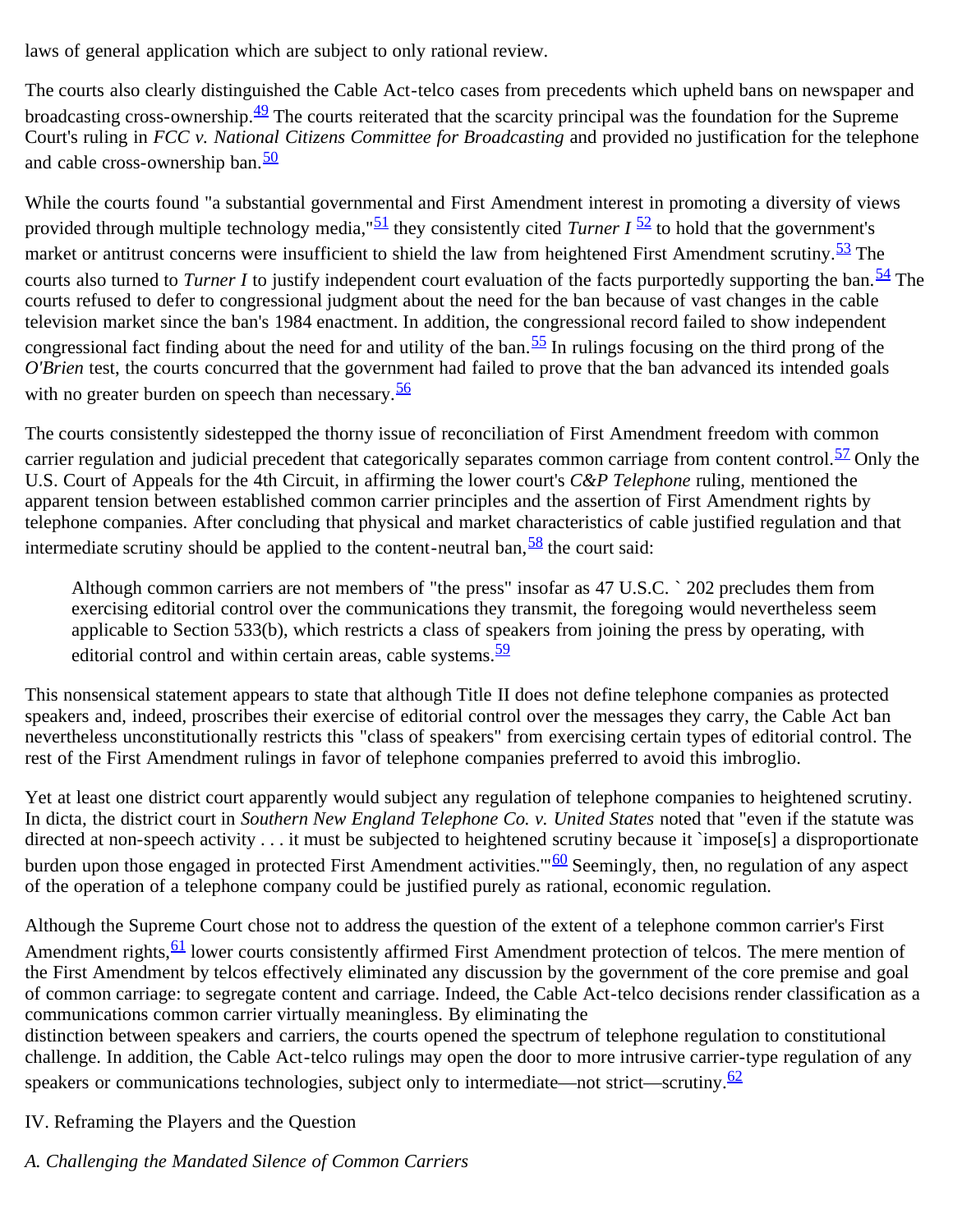Neither statute nor common law clearly defines common carrier. $\frac{63}{2}$  The Communications Act of 1934, which outlines the obligations of communications common carriers, circularly defines a common carrier as "[a]ny person engaged as a common carrier for hire."<sup>64</sup> The FCC provided a similarly unenlightening definition when it said a common carrier is "any person engaged in rendering communication service for hire to the public."<sup>[65](#page-15-1)</sup>

The common law is no more helpful. In *National Association of Regulatory Utility Commissioners v. FCC* (*NARUC I*), a case cited by numerous courts struggling with common carrier doctrine, the D.C. Circuit defined a common carrier firm as a firm "that engages in common carriage."[66](#page-15-2) The *NARUC I* court also offered the functional definition that common carriage arises from "hold[ing] oneself out indiscriminately to the clientele one is suited to serve ...."<sup>[67](#page-15-3)</sup> Thus, subsequent court and FCC decisions focused on whether a firm affirmatively held itself out to offer nondiscriminatory service to like customers. $\frac{68}{68}$  $\frac{68}{68}$  $\frac{68}{68}$ 

In general, courts and regulators agreed that regulated common carriers must provide access to anyone who can pay and may neither disseminate their own messages nor alter the content their customers send. Telephone common carriers must: 1) offer their services to the general public; 2) permit subscribers to control the messages they send; and 3) engage in interstate commerce.<sup>[69](#page-15-5)</sup> Rather than attempt to define common carriage, courts and the FCC instead delineated conditions that justified common-carrier-type regulation. Common law established that control of common carriers is justified to minimize disruption of public property, to assure the greatest service to the greatest number of citizens, and to control monopoly power and prevent abusive business practices.  $\frac{70}{10}$  Thus, the 1934 Communications Act contains a recurrent theme that communications carriers should be regulated to serve the public interest, convenience, and necessity. $\frac{71}{2}$  $\frac{71}{2}$  $\frac{71}{2}$ 

In light of this quasi-public character, free speech rights to communicate over telephone wires generally were the exclusive province of the individual users of the telephone,  $\frac{72}{2}$  and extensive telephone regulation was upheld as a reasonable means to advance the First Amendment right of telephone users to have nondiscriminatory near-universal service and interconnection.<sup>73</sup> To protect the citizens' right of free speech, regulation generally barred both the telephone system operator and the government from control of telecommunications content. $\frac{74}{4}$  $\frac{74}{4}$  $\frac{74}{4}$ 

Historically, then, telephone and telegraph services were common carriers<sup>[75](#page-15-11)</sup> while broadcasting was not.<sup>76</sup> This distinction resulted from the unique market conditions of the two nascent industries, not from any explicit functional distinction between the two communications services. This experience-based categorization failed to provide explicit definitional criteria to help determine the carrier status of emerging technologies, such as cable.<sup>77</sup> The resulting categorical confusion was exacerbated by rapidly changing technologies and markets in the 1980s.

In response, the FCC attempted to tie common carrier regulation to actual or historical market power.<sup>78</sup> This approach allowed the FCC to ease regulation of select telephone providers but did little to justify the First Amendment distinction between common carriers and speakers. $\frac{79}{2}$  $\frac{79}{2}$  $\frac{79}{2}$ 

The absence of a clear meaning for the term "common carrier" offered courts hearing the Cable Act-telco cases an opportunity to clarify the nexus between speakers and carriers. Instead, the courts avoided the terrain of common carrier definition, ignored a basis to rule that telephone companies might not exert editorial control over their own communicative channels, and muddied established First Amendment jurisprudence.

# *B. Blurring First Amendment Categories*

Historically, the courts, Congress, and the FCC applied the First Amendment's prohibition against restraint of free speech $\frac{80}{1}$  to each communications medium either through analogy to or distinction from established media. $\frac{81}{1}$  A trifurcated system of First Amendment jurisprudence developed $\frac{82}{2}$  wherein telephony was virtually devoid of First Amendment protection, print media was sacrosanct,  $\frac{83}{2}$  and broadcast and a broadening array of newer electronic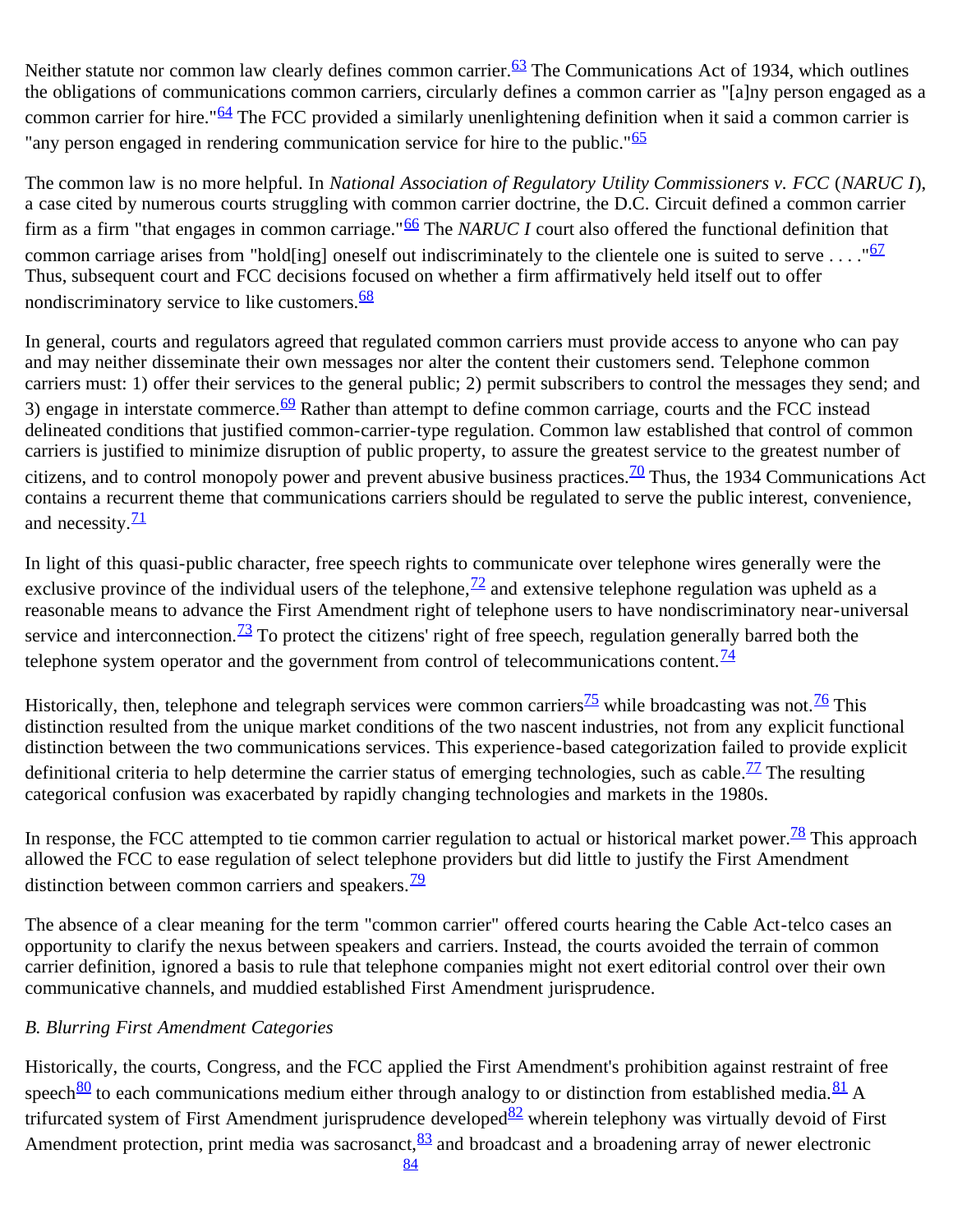technologies were somewhat free from regulation.

Telephone services fell outside the ambit of First Amendment jurisprudence because the telephone was treated as an essential utility, not a speaker.<sup>85</sup> For print, the underlying theory was that all had access to the press, and government intervention was unnecessary to effect an open-market exchange of ideas. $\frac{86}{5}$  $\frac{86}{5}$  $\frac{86}{5}$  However, when speech was delivered by radio or television via the scarce and public electromagnetic spectrum, regulation which limited the owner's editorial freedom was constitutionally permissible to assure the First Amendment rights of the audience.  $\frac{87}{8}$  $\frac{87}{8}$  $\frac{87}{8}$ 

Courts extended the broadcast regulatory model in varying degrees to other electronic media.<sup>88</sup> From the outset, cable was an enigma. It was a functional equivalent of television but did not rely upon the scarce spectrum.<sup>89</sup> Courts feared the market power of cable but likened its programming to newspaper content, a form of speech strictly protected by the First Amendment.<sup>[90](#page-17-6)</sup>

The confusion escalated with the advent of video telephony in the 1990s. Regulatory distinctions became increasingly suspect as private and common carriers became virtually indistinguishable.  $\frac{91}{1}$  Differential regulation of telephone companies and cable operators seemed increasingly inequitable and conflict-ridden. $\frac{92}{2}$  Video delivered over telephone lines converged the three branches of First Amendment jurisprudence and presented a new issue to the courts.

# *C. Raising a New Question*

Although the FCC had spent years attempting to balance First Amendment and common carrier doctrines, references to FCC debate, or even more generally to common carrier principles, were notably absent from federal court decisions affirming telephone companies' First Amendment right to provide video telephony.  $\frac{93}{3}$  $\frac{93}{3}$  $\frac{93}{3}$  This omission severed a critical thread of policy because, prior to the mid-1990s, almost no common law precedent existed to support the assertion of editorial control by a common carrier. Indeed, prior to the 1993 ruling of the U.S. District Court in *C & P Telephone*, few courts had ever been asked to consider the extent of First Amendment protection enjoyed by a traditional common carrier when it also functioned in part as a private speaker.  $\frac{94}{94}$  $\frac{94}{94}$  $\frac{94}{94}$ 

A handful of cases and FCC rulings suggests that a First Amendment speaker may function in part as a common carrier.<sup>95</sup> However, neither the courts nor the FCC had explored the implications of the reverse: allowing a regulated common carrier to assert autonomous First Amendment control over a portion of its capacity.<sup>[96](#page-18-0)</sup>

In general, courts attempted to avoid ruling on the constitutionality of structural regulations imposed on communications industries and to rest holdings upon statutory grounds whenever possible.  $\frac{97}{2}$  However, in 1977 the D.C. Circuit Court in *National Citizens Committee for Broadcasting v. FCC* (*NCCB*)<sup>98</sup> upheld diversity as a sufficient justification for the newspaper and broadcast cross-ownership ban. In *NCCB*, the D.C. Circuit said regulation of the scarce broadcast spectrum was justified and did not violate the newspaper's First Amendment rights because it "neither mandates nor prohibits what may be published" and is "an attempt to enhance the diversity of information heard by the public . . . . " $\frac{99}{2}$  $\frac{99}{2}$  $\frac{99}{2}$  The court called a constitutional challenge to the rule "ironic,"<sup>[100](#page-18-4)</sup> and, in dicta that may prove prescient, warned that regulated separation of media protected the full editorial autonomy of newspapers:

[I]t may be that newspapers can not truly be free of government interference so long as they operate government licensed broadcast stations. An unsavory fact of life is that government has the power to regulate expression by a "raised eyebrow" reminding the broadcaster of the triennial government renewal process. A newspaper opens itself up to similar intimidation by affiliation with a broadcast station.<sup>[101](#page-18-5)</sup>

This language suggests that at least one judge believed the extension of First Amendment protection to regulated communications firms could erode the unequivocal nature of freedom of speech.

For most of the 1980s, the D.C. Circuit Court, the venue of many telephone company suits, suggested that it legally was "constrained to turn a deaf ear to these [First Amendment] complaints."<sup>[102](#page-18-6)</sup> In a rather typical response to a 1987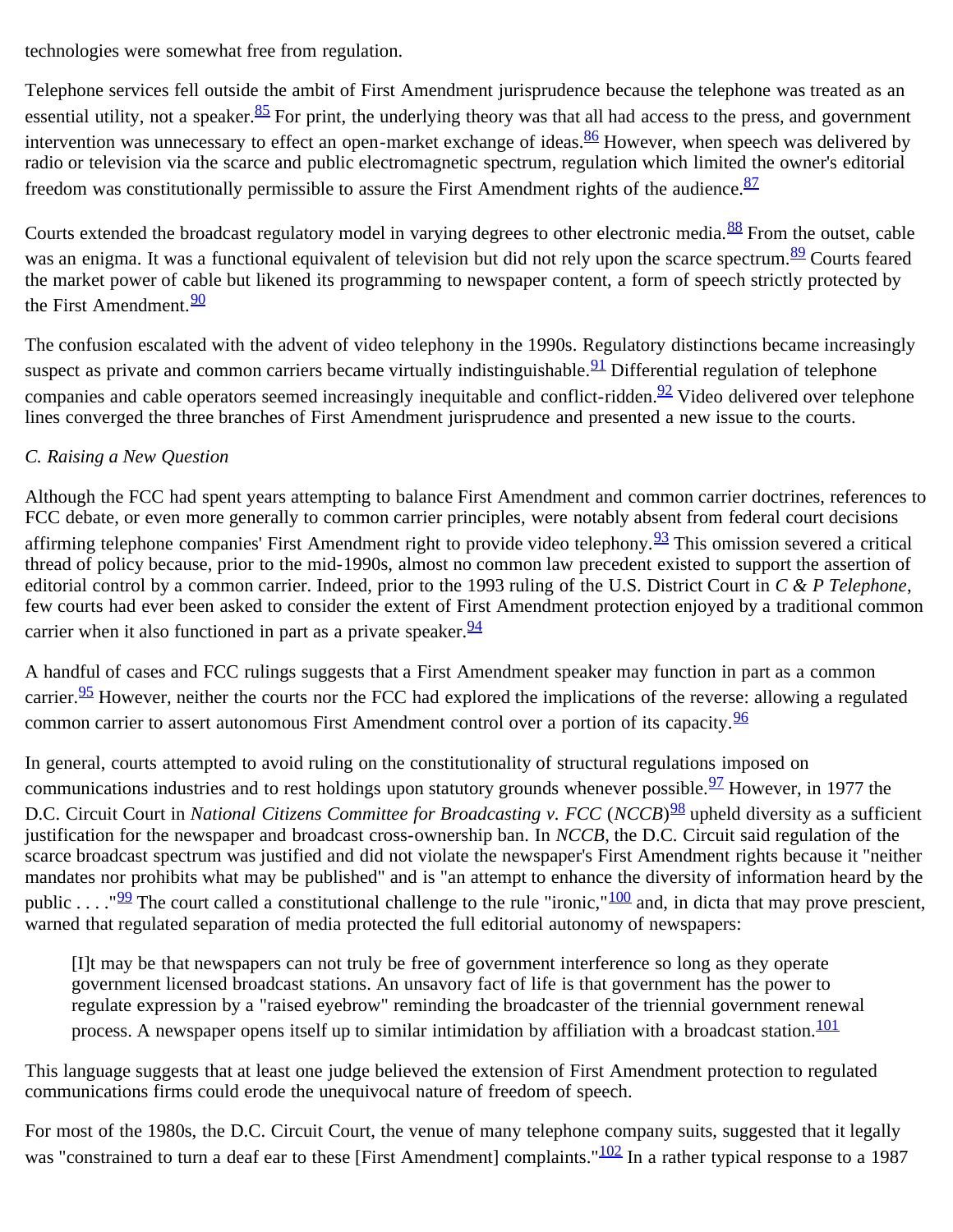First Amendment challenge to restrictions of the *Modified Final Judgment*, [103](#page-18-7) District Court Judge Harold Greene said the challenge was without merit: "These [telephone] companies, which have never been publishers, thus cannot bootstrap their own failure to make the showing necessary for the relief of their obligations under an antitrust decree into an infringement of their First Amendment rights."<sup>[104](#page-18-8)</sup>

The district court cited *FCC v. Midwest Video Corp.*[105](#page-18-9) and *Columbia Broadcasting System, Inc. v. Democratic National Committee* (*CBS*) [106](#page-18-10) as establishing the principle that "common carriers are quite properly treated differently for First Amendment purposes than traditional news media." $107$  Both precedents, however, are readily distinguishable from telephone company constitutional challenges. In *Midwest Video*, the Supreme Court held that the FCC could not impose common-carrier-type access requirements on cable operators who enjoyed "journalistic freedom."<sup>108</sup> Similarly, in *CBS*, the Court affirmed that broadcasters enjoyed editorial autonomy and, consequently, could not be required to carry paid editorial announcements. $\frac{109}{109}$  $\frac{109}{109}$  $\frac{109}{109}$  The cases cited by Judge Greene to establish that speech protection shall not be afforded to common carriers instead represent the opposite principle that common carrier regulation shall not be imposed on speakers.

A question more analogous to telephone company First Amendment challenges to the Cable Act ban was presented in *Central Hudson Gas & Electric Corp. v. Public Service Commission*. [110](#page-18-14) The question before the *Central Hudson* court was whether a state-created monopoly, which is the subject of a comprehensive regulatory scheme, is entitled to protection under the First Amendment. The Supreme Court answered yes and ruled that the utility had a constitutional right to promote its services through advertising.  $\frac{111}{11}$  $\frac{111}{11}$  $\frac{111}{11}$  But the lone dissent of Justice William Rehnquist urged that those constitutional rights be narrowly defined. Justice Rehnquist argued that "[w]hen the source of the speech is a statecreated monopoly such as this, traditional First Amendment concerns, if they come into play at all, certainly do not justify the broad interventionist role adopted by the Court today." $\frac{112}{2}$  $\frac{112}{2}$  $\frac{112}{2}$  In arguing against application of the First Amendment to the utility company, Justice Rehnquist warned that the Court's ruling "could invite dilution, simply by a leveling process, of the force of the Amendment's guarantee  $\dots$ ."<sup>[113](#page-19-0)</sup>

Beginning in August 1993, a string of federal courts ignored that warning.<sup>114</sup> Observers echoed Justice Rehnquist and expressed fear that the extension of First Amendment protection to telephone companies would adversely affect all First Amendment speakers.<sup>115</sup> Mark Director and Michael Botein said the rulings might have "possible cataclysmic effects on the entire market." $\frac{116}{116}$  $\frac{116}{116}$  $\frac{116}{116}$  Others said the rulings "frayed [the] fibers of social policy, economic reality, and constitutional constraint . . . . " $\frac{117}{2}$  $\frac{117}{2}$  $\frac{117}{2}$  Asserting that trifurcated First Amendment jurisprudence lay in tatters, scholars urged reliance upon laws of general application, such as antitrust, to gird the ongoing transformation of the media. $\frac{118}{118}$  $\frac{118}{118}$  $\frac{118}{118}$ 

#### V. Capitalizing on an Opportunity

Antitrust rulings in telecommunications, however, also were under assault during the 1990s. Arguing that market conditions had changed vastly, the RBOCs continued to attack and wear down constraints imposed on them by the *Modified Final Judgment* that broke up AT&T in 1982.<sup>119</sup> For example, early in 1995 Judge Harold H. Greene<sup>[120](#page-19-7)</sup> of the federal district court in Washington, D.C., permitted one RBOC to provide long-distance video programming.<sup>[121](#page-19-8)</sup> Telephone companies had argued that the economies of scale in a national broadband network were critical to the economic viability of telephone video efforts.<sup>[122](#page-19-9)</sup> Some observers expected similar court rulings to allow all local Bell companies to establish nationwide video networks, but it was Congress's passage of the Telecommunications Act of 1996, not court action, that effectively extended Judge Greene's ruling to all telephone companies nationwide. $\frac{123}{123}$  $\frac{123}{123}$  $\frac{123}{123}$ 

Prior to the 1996 Act, amid nascent competition between telephone and cable operators, the FCC initiated inquiries to determine how best to regulate video telephony in order to minimize regulatory disparities between telephone and cable and to enhance opportunities for new services. $124$  In 1995, the FCC began to expand its video dialtone rules to permit telephone entry into video programming as well as delivery.  $\frac{125}{25}$  $\frac{125}{25}$  $\frac{125}{25}$ 

During that same period, congressional debate over the Telecommunications Act expressed an intent to broadly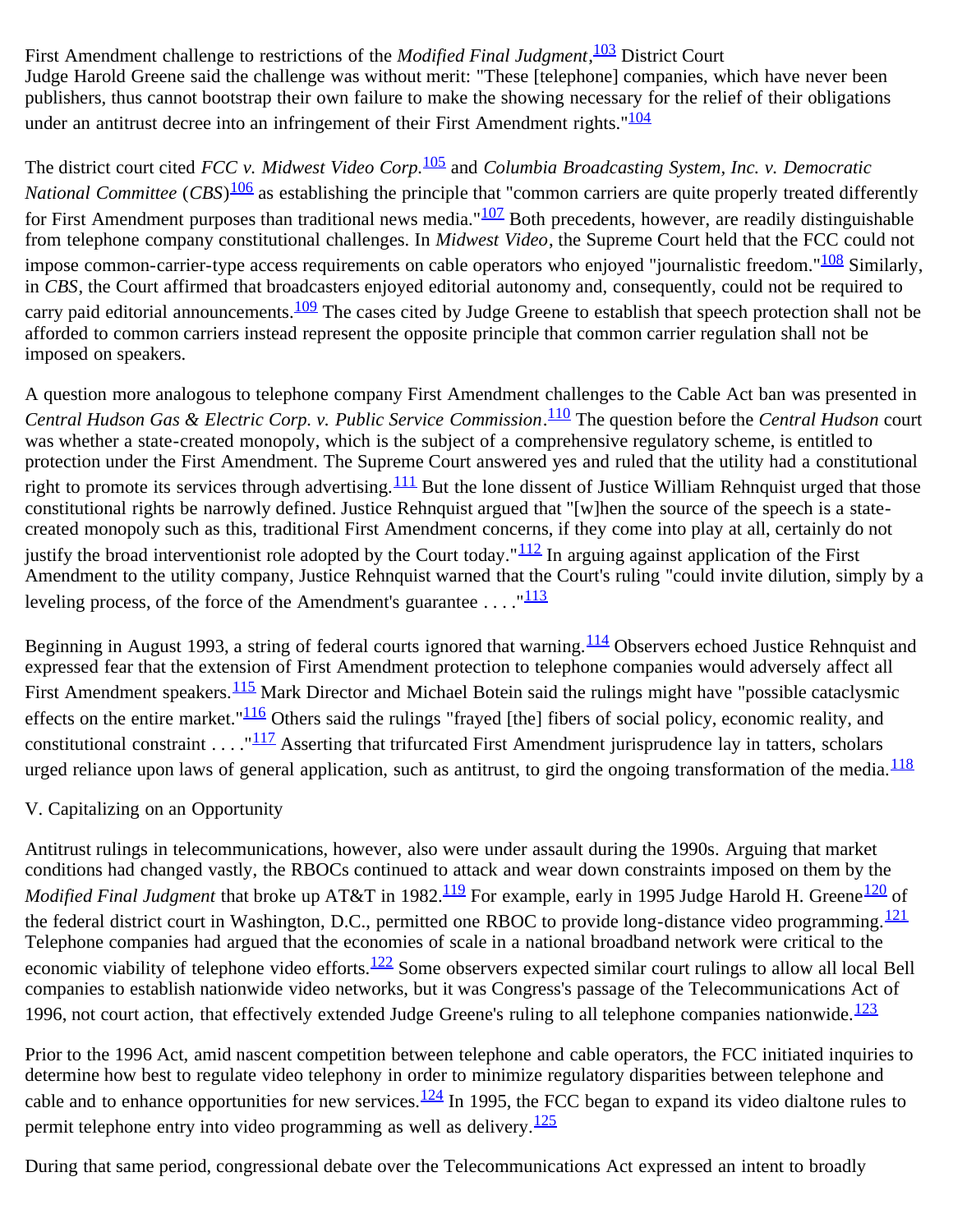deregulate electronic communications firms to ensure the economic benefits of competition. Aside from the requisite number of references to diversity of voices, congressional debate did not reflect a desire to deregulate as a means to enable telephone companies to advance First Amendment interests in public discourse.<sup>126</sup> Policy makers instead argued that telephone competition would counteract the market power of cable monopolies<sup>[127](#page-19-14)</sup> and speed deployment of a national broadband telecommunications network. $\frac{128}{128}$ 

### VI. Analysis

In the 1990s, the FCC, the courts, and Congress reconceptualized telephony's regulatory status. An array of decisions transformed telephone providers from passive, nondiscriminatory conduits to active speaker conduits but failed to determine how to reconcile telephone common carrier obligations with newly established First Amendment freedoms or to distinguish between expressive and nonexpressive activities. $\frac{129}{2}$  Yet it is self-evident, as Jerome Barron has noted in another context, that "not all [cable] activities are First Amendment fungible. Some [cable] activity has characteristics that should invoke First Amendment protection, but much does not."<sup>[130](#page-19-16)</sup> The failure of policy makers to draw this difficult line may have opened regulation of all telephone activities to First Amendment attack.

Yet technological innovations during the 1990s blurred any historical bright line between media and telephony, or speech and economic activity.<sup>[131](#page-20-0)</sup> Although First Amendment jurisprudence long had distinguished among speakers and applied different regulation to each according to its unique characteristics,  $\frac{132}{2}$  such distinctions became increasingly impractical as technological convergence erased any "special characteristic" $\frac{133}{133}$  that distinguished one medium from another. Indeed, economic or technological distinctions between video telephony and cable systems seemed arbitrary, speculative, or capricious.

Yet regulatory barriers to telephone entry into video delivery and programming dissolved not because of a showing either that the market had changed, or that regulations no longer advanced a legitimate government economic objective, but because the courts displayed what Jerome Barron has called "modish deference to even the faintest mention of the First Amendment."<sup>[134](#page-20-3)</sup> Lower courts consistently upheld telco First Amendment rights while ignoring common carrier precedent and government concerns about market power.<sup>[135](#page-20-4)</sup> The FCC simply followed the courts' lead, and Congress codified the status quo.

# VII. Discussion

The Cable Act-telco cases embody a dramatic change in telephone company strategy, but the success of these deregulatory efforts lies in the well-documented power of the First Amendment. In recent years, prominent First Amendment scholars have decried the power of the First Amendment to stultify debate and truncate analysis in a variety of policy arenas.<sup>[136](#page-20-5)</sup> Criticized as narrow, simplistic, and empty, First Amendment jurisprudence has been contrasted to "the kind of careful analysis of costs and benefits that is practiced in virtually every other policy field in government."<sup>[137](#page-20-6)</sup> Indeed, scholars argue that rather than facilitate wide-open deliberations, "the First Amendment in legal and policy analysis has been  $\dots$  an analytical stopper, a chiller of discourse." $\frac{138}{2}$  $\frac{138}{2}$  $\frac{138}{2}$ 

The Cable Act-telco cases bear this out. The mere mention of the First Amendment foreclosed detailed exploration of the goals and effects of the Cable Act ban, or of the intents and efficacy of common carrier constraints, or of the distinction between speech and economic activities.

In the hands of the telephone companies, the First Amendment became a litigatory weapon to eliminate unwanted regulation and to redefine the battlefield of communications regulation/deregulation. Here, both the occasions for litigation and the terms of engagement reflected existing distributions of power and resources, and helped those already advantaged in other aspects of their business. $\frac{139}{132}$  As "repeat players" in the litigation game, telephone companies also sought the positive externalities that would accrue from developing reputations as powerful adversaries.<sup>[140](#page-20-9)</sup>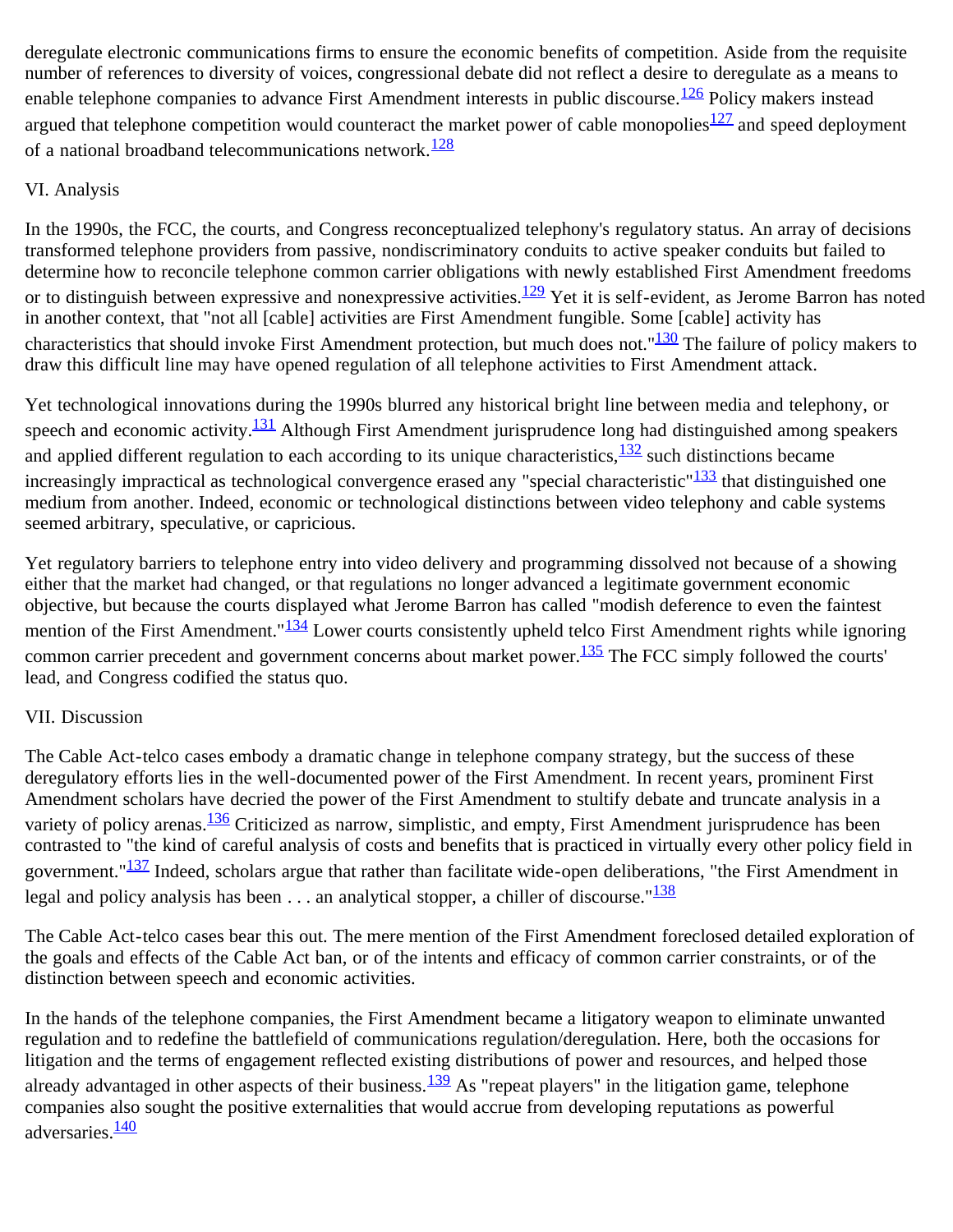The questions thus raised are political. Telephone companies seek telecommunications deregulation not primarily, or even necessarily, to reduce government intrusion into the communications market. Rather, deregulation is desirable because it changes the mix of government influences,  $\frac{141}{14}$  and shifts the locus of power toward those with power, resources, and advantage.<sup>142</sup> The courts resolving the questions are both an instrument and an embodiment of the existing social, economic, and political environment. $\frac{143}{143}$  $\frac{143}{143}$  $\frac{143}{143}$ 

In that context, the courts logically chose to construe the issue before them narrowly. Direct consideration of the constitutional question—that is, which telephone company activities truly are imbued with First Amendment rights was not politically expedient and was not necessary to resolution of the cases at hand. Again and again, the federal courts demonstrated a willingness to view the First Amendment as a trump that obviated the need for fundamental doctrinal analysis.

By relying on the First Amendment trump, the courts failed to provide guidance on how to distinguish between economic and expressive activities, or to suggest mechanisms to replace the historical carrier/speaker dichotomy that would permit more logical determinations of the rights and responsibilities of various members of the electronic press. The courts failed to offer a useful definition for common carriers that would help clarify which communications entities qualify and under what conditions, or to determine whether common carrier status is a selfimposed condition or a regulatory mandate. The courts failed to determine what evidence is necessary to justify regulatory distinctions, or to establish the degree of deference that should be given to historical or contemporary administrative judgment when the two conflict. The courts consistently failed to demonstrate how extension of First Amendment protection to video telephony conformed with precedent or furthered the goals of free expression.

Certainly, the Cable Act-telco cases raise difficult issues. The uncertainty inherent in industries and markets undergoing rapid and extensive transformation exacerbates the difficulty of fact finding that should underlie rational, legal decision-making. Available data are largely speculative, predictive, and incomplete. Yet the decisions that spring from these data may aid or handicap the development of unforeseen services.

Thus, courts, regulators, and Congress face a conundrum. Decisions of potentially enormous impact must be made within an historical framework ill-suited to contemporary conditions and based on partial information supplied by parties with vested interests. Moreover, technological, economic, and regulatory uncertainty increase the likelihood of error and the uncertainty of jurists.

The telephone companies, however, were certain. The telephone companies knew what could have been gained through successful litigation. They understood the failure of prior efforts to eliminate regulations based upon claims of changes in the marketplace or in technology. The telephone companies had the power, the resources, and the ability to choose to pursue their goals in the courts using the First Amendment hammer.

Exercise of power in the legal marketplace is not inherently problematic. When power arises from superior knowledge, efficiency, or quality, its exercise—even in contravention of established public policy—may increase social welfare and benefit the public. However, when power results, even in part, from government grant, the exercise of that power is unfettered from market demand. Accession to such power may undermine public policy and ill serve the public, particularly when politicization of the courts undermines the ability of the judiciary to police and protect the interests of the powerless.

It falls outside the purview of this Article to explore whether the outcome of the Cable Act-telco cases serves, or disserves, public policy objectives. Rather, the goal herein is to identify the new-found constitutional weapon of telephone companies, and to suggest that the First Amendment presents a real, and a substantial, threat to established, economic-based regulation of communications firms. The Cable Act-telco cases demonstrate the power and the efficiency of First Amendment arguments to eliminate constraints imposed by Congress, and offer a timely example of the creative use of the law to elude regulation in a rent-seeking environment.

Congress too is caught in the web of complex issues and of conflicting goals of powerful players. The Telecommunications Act solved none of the problems underlying the Cable Act-telco cases; it simply shifted the battlefield. Policy makers wishing to give the government a stronger defense against constitutional arguments seeking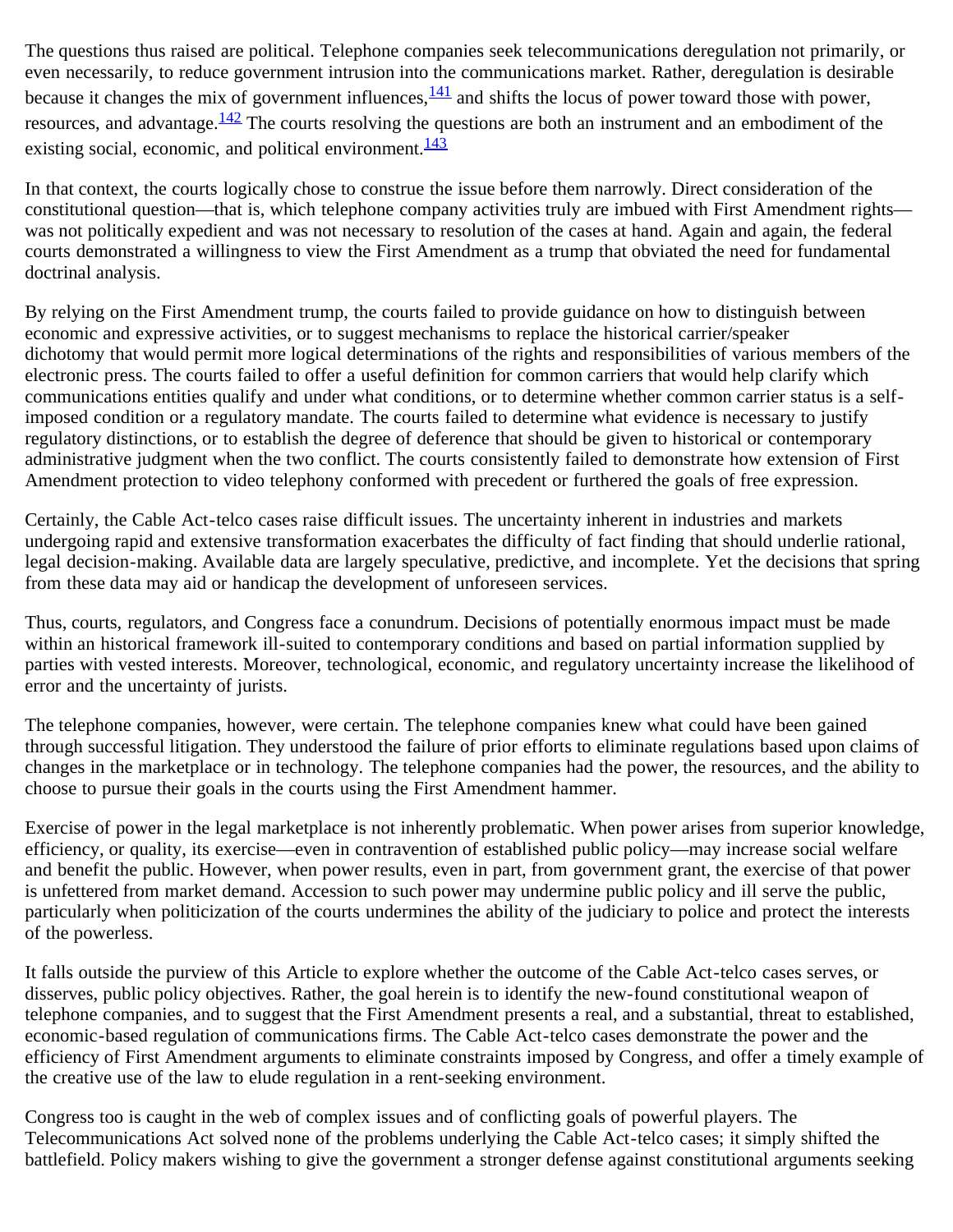to unravel the Telecommunications Act should seek to justify regulations on both economic and speech grounds.

VIII. Conclusion

The Cable Act-telco cases effectively were over once the telephone companies transformed themselves into speakers, and the statute's market constraints into abridgements of free speech.<sup>144</sup> Indeed, the cases demonstrate the "strange" power of speech" $\frac{145}{146}$  $\frac{145}{146}$  $\frac{145}{146}$  to efficiently open markets to competitive entry when the FCC and Congress fail to deregulate.  $\frac{146}{146}$ The cases suggest, as Stanley Fish has noted, that "[i]n our legal culture as it is presently constituted, if one yells `free speech' in a crowded courtroom and makes it stick, the case is over." $\frac{147}{147}$  But how did the telephone companies make it stick?

That crucial question remains unanswered. The Cable Act-telco cases suggest that the power of constitutional arguments may be responsive to prevailing public policy and to gaming by industries frustrated by the glacial pace of administrative and legislative reform. *Turner I* and *II* would not dictate otherwise. For while the Supreme Court has said that the power of constitutional challenges depends upon the purpose of the challenged law (as determined by Congress), the Court did not say how to properly determine congressional purpose.  $\frac{148}{128}$  $\frac{148}{128}$  $\frac{148}{128}$ 

Clearly then the Cable Act-telco cases could have gone the other way—as could have *Turner I* or *II.* Indeed, the Cable Act-telco cases demonstrate the absence of any grand, unifying constitutional jurisprudence. The First Amendment power is both uncertain and situational.

<span id="page-9-0"></span> \* Assistant Professor and head of the journalism program at Washington State University. Professor Ross earned her Ph.D in Media Law at the University of Florida, where she specialized in the legal rules applied to video telephony. The Author wishes to thank Bill Chamberlin and Sandy Berg for their insight and support of her work.

<span id="page-9-1"></span> 1. Glen O. Robinson, *The New Video Competition: Dances with Regulators*, 97 Colum. L. Rev. 1016, 1024 n.27 (1997).

<span id="page-9-2"></span>2*. Turner Brdcst. Sys.*, 117 S. Ct. 1174 (1997) [hereinafter *Turner II*]. Previously, on direct appeal from the United States District Court for the District of Columbia, the Supreme Court vacated and remanded the case for factual development of the record. Turner Brdcst. Sys., Inc. v. FCC, 512 U.S. 622 (1994) [hereinafter *Turner I*]. On remand, a three-judge panel granted summary judgment for the government and Commission. 910 F. Supp. 734 (D.D.C. 1995).

<span id="page-9-3"></span>3*. Turner I*, 512 U.S. 622.

<span id="page-9-4"></span>4*. Id.*

<span id="page-9-5"></span>5*. Turner II*, 117 S. Ct. at 1188.

<span id="page-9-6"></span> 6. Justice O'Connor argued that Justice Breyer had not joined the majority because his concurrence relied on distinct, and conflicting, reasoning. *Id.* at 1208 (O'Connor, J., dissenting).

<span id="page-9-7"></span>7*. See* Ashutosh Bhagwat, *Purpose Scrutiny in Constitutional Analysis*, 85 Cal. L. Rev. 297 (1997) (scrutinizing the inconsistent analysis of statutory purpose in intermediate scrutiny).

<span id="page-9-8"></span> 8. United States v. Chesapeake & Potomac Tel. Co., 116 S. Ct. 1036 (1996) (vacating and remanding for consideration of mootness).

<span id="page-9-9"></span> 9. Telecommunications Act of 1996, Pub. L. No. 104-104, sec. 302(b)(1), 110 Stat. 56, 124 (West Supp. 1997) (repealing 47 U.S.C. § 533 (b)).

<span id="page-9-10"></span> 10. United States v. Chesapeake & Potomac Tel. Co., Case No. 93-2340 (4th Cir. Apr. 17, 1996) (vacating as moot telephone company constitutional challenge to 47 U.S.C. § 533(b)). Between 1993 and 1996, more than a dozen federal courts ruled 47 U.S.C. § 533(b) unconstitutional.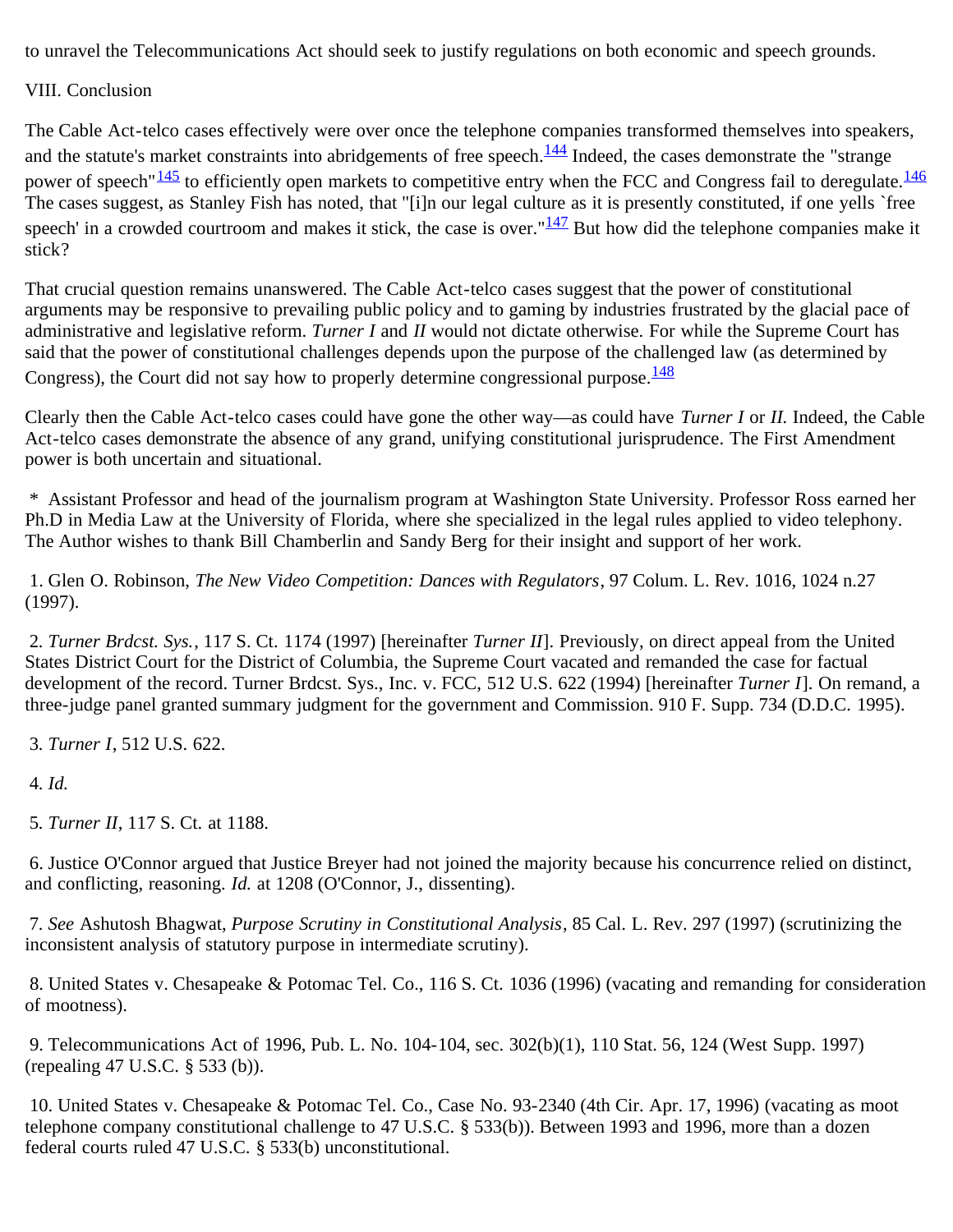<span id="page-10-0"></span>11*. See* Robinson, *supra* note 1, at 1023 (suggesting the *Turner* rulings will "inspire First Amendment challenges to all manner of economic restrictions on media."); Fred H. Cate, *Telephone Companies, the First Amendment and Technological Convergence*, 45 DePaul L. Rev. 1035, 1036 (1996) (arguing that the constitutional question is not moot because of technological convergence and industry-specific regulation); *see also, e.g.*, *NCTA OVS Appeal Focuses on Cable System Rights to Launch Service*, Comm. Daily, Aug. 29, 1996, at 2 (discussing the NCTA constitutional challenge to FCC's open video system rules).

<span id="page-10-1"></span>12*. Cf.* Time Warner Entertainment Co. v. FCC, 93 F.3d 957, 966 (D.C. Cir. 1996) (applying intermediate scrutiny because "neither the rules nor the statute are predicated on the ideas expressed in cable programs" and sustaining the constitutionality of public, educational, and governmental (PEG) programming, leased access, and other provisions of the Cable Television Consumer Protection and Competition Act of 1992, Pub. L. No. 102-385, 106 Stat. 1460 (codified as amended in scattered sections of 47 U.S.C. (1994))); US West, Inc. v. United States, 48 F.3d 1092, 1100 (9th Cir. 1995) (applying intermediate scrutiny because "Congress does not appear to have enacted § 533(b) based on the content" of video programming and striking down the telephone-cable television cross-ownership ban), *vacated and remanded for consideration of mootness*, 116 S. Ct. 1037 (1996).

<span id="page-10-2"></span> 13. Schauer's discussion focuses on academics, but its implications for practicing lawyers and the judiciary are clear. Frederick Schauer, *The First Amendment as Ideology*, 33 Wm. & Mary L. Rev. 853, 866 (1992); *see also* Steven Shiffrin, *The Politics of the Mass* 

*Media and the Free Speech Principle*, 69 Ind. L.J. 689 (1994) (arguing against a laissez-faire free speech principle because of the ability of conservatives to "use" the First Amendment to eliminate rational regulation); Frank Munger, *Sociology of Law for a Postliberal Society*, 27 Loy. L.A. L. Rev. 89 (1993) (noting, in part, that powerful clients in the legal system can restructure the system to their own ends); Mark Tushnet, *Constitutional Interpretation, Character, and Experience*, 72 B.U. L. Rev. 747 (1992) (examining the forces at play in discretionary decision making by judges faced with constitutional questions).

<span id="page-10-3"></span>14*. See* United States v. Western Elec. Co., 592 F. Supp. 846, 850 n.3 (D.D.C. 1984). Telephone company waiver requests to the *Modified Final Judgment'*s line-of-business restrictions began January 26, 1984, with a request from Bell Atlantic to lease equipment. That was followed by a January 27, 1984, BellSouth motion to offer software programs and related services; a February 8, 1984, Pacific and Nevada Bell motion to enter into foreign businesses; a February 15, 1984, NYNEX request to provide office equipment; a February 24, 1984, BellSouth request to provide communications services and equipment to NASA; and a March 20, 1984, US West request to engage in real estate transactions. *Id*.

<span id="page-10-4"></span> 15. Section 214 Certificates for Channel Facils. Furnished to Affiliated Community Antenna TV Sys., *Final Report and Order*, 21 F.C.C.2d 307, para. 43, 18 Rad. Reg. 2d (P & F) 1549 [hereinafter *Section 214 Final Report and Order*], *modified by Memorandum Opinion and Order*, 22 F.C.C.2d 746, 18 Rad. Reg. 2d (P & F) 1798 (1970).

<span id="page-10-5"></span>16*. Id.* The 1978 Pole Attachments Act codified a portion of the FCC rule and prevented discriminatory pricing for use of telephone poles. Pub. L. No. 95-234, 92 Stat. 35 (1978) (amending the Communications Act of 1934) (codified as amended at 47 U.S.C. § 224(b)(1) (1994)).

<span id="page-10-6"></span> 17. H.R. Rep. No. 98-934, at 55 (1984), *reprinted in* 1984 U.S.C.C.A.N. 4655, 4692 (reiterating the FCC's intent that the ban prevent local monopolies and encourage diverse ownership).

<span id="page-10-7"></span>18*. See, e.g.*, *The Communications Act of 1994: Hearings on S. 1822 Before the Senate Comm. on Commerce, Science, and Transportation*, 103d Cong. (1994) (favoring enactment of a bill to foster development of the nation's telecommunications infrastructure); *Oversight of Cable Television: Hearings on the Oversight of the 1984 Cable Telecommunications Act Before the Subcomm. on Communications of the Senate Comm. on Commerce, Science, and Transportation*, 101st Cong. (1989) (examining competition in the video programming industry); H.R. Rep. No. 102- 628 (1992); S. Rep. No. 102-92 (1991), *reprinted in* 1992 U.S.C.C.A.N. 1133 (noting 11 hearings on cable television between 1989 and 1991); H.R. Rep. No. 101-682 (1990) (favoring amendment of the Communications Act of 1934 to increase consumer protection and industry competition); *see also* Cable Competition Act, S. 1068, 101st Cong. (1989); Cable Consumer Protection Act of 1989, S. 905, 101st Cong. (1989); Cable Television Consumer Protection Act of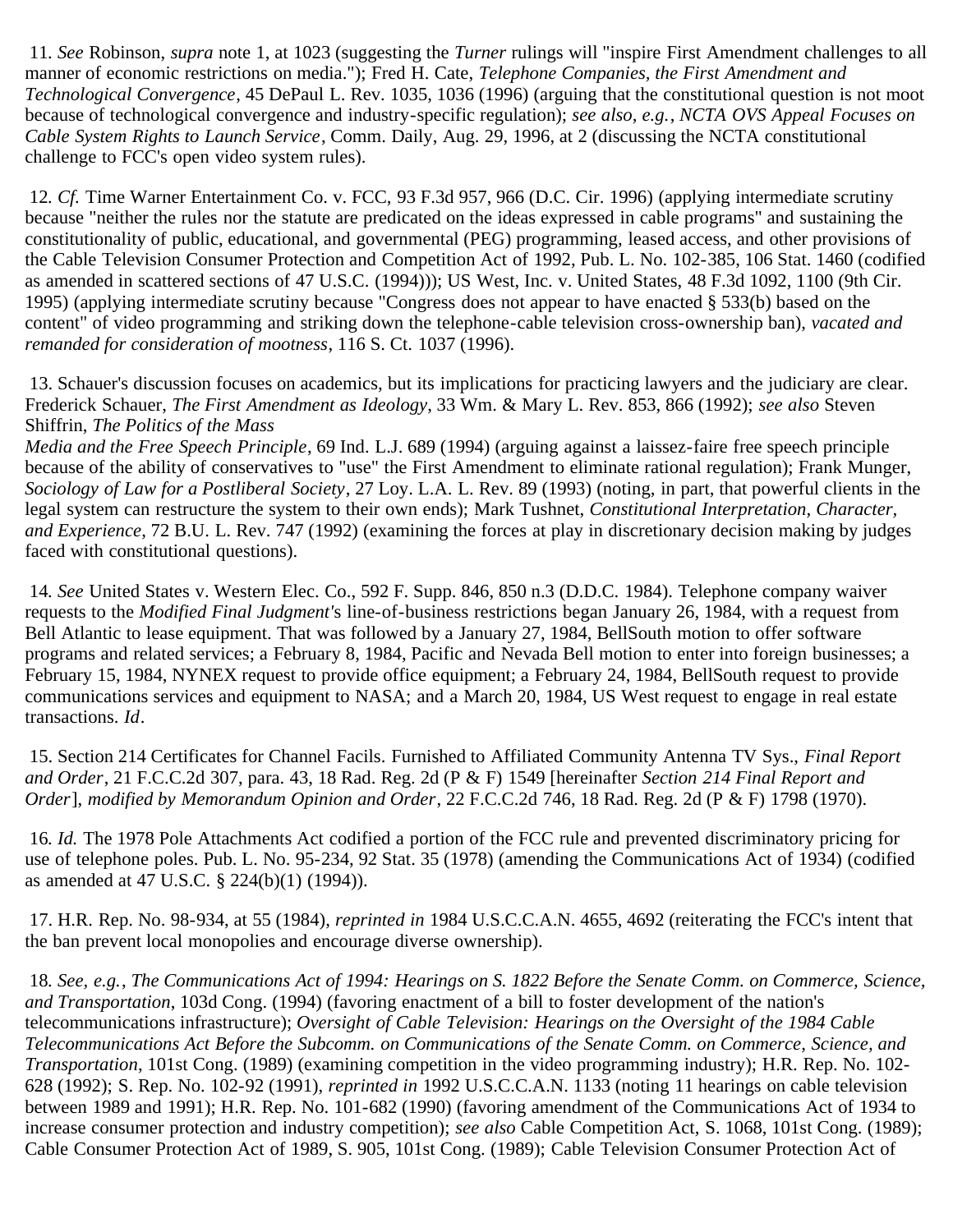1990, S. 1880, 101st Cong. (1990); Cable Television Consumer Protection Act of 1991, S. 12, 102d Cong. (1991); Communications Competitiveness and Infrastructure Modernization Act of 1991, S. 1200, 102d Cong. (1991) (permitting telephone provision of cable service and video programming); Communications Act of 1994, S. 1822, 103d Cong. (1994) (deregulating telecommunications and increasing competition and investment); Telecommunications Services Enhancement Act of 1994, S. 2111, 103d Cong. (1994) (deregulating telecommunications and encouraging development of a national infrastructure); National Telecommunications and Information Administration Authorization Act of 1994, S. 1883, 103d Cong. (1994) (allocating funds to promote and develop telecommunications infrastructure); Communications Competitiveness and Infrastructure Modernization Act of 1991, H.R. 2546, 102d Cong. (1991); Antitrust and Communications Reform Act of 1994, H.R. 3626, 103d Cong. (1994) (superseding the *Modified Final Judgment* and broadly amending the Communications Act of 1934).

<span id="page-11-0"></span> 19. FCC, OPP Staff Report, FCC Policy on Cable Ownership 162 (1981); *see also*, Comm'n's Rules Concerning Carriage of TV Brdcst. Signals by Cable TV Sys., *Report and Order*, 1 FCC Rcd. 864, 61 Rad. Reg. 2d (P & F) 792 (1986), *modified by Memorandum Opinion and Order*, 2 FCC Rcd. 3593, 62 Rad. Reg. 2d (P & F) 1251 (1987); Telephone Co.-Cable TV Cross-Ownership Rules, *Notice of Inquiry*, 2 FCC Rcd. 5092 (1987); Telephone Co.-Cable TV Cross-Ownership Rules, *Further Notice of Inquiry and Notice of Proposed Rulemaking*, 3 FCC Rcd. 5849 (1988); Telephone Co.-Cable TV Cross-Ownership Rules, *Second Report and Order, Recommendation to Congress, and Second Further Notice of Proposed Rulemaking*, 7 FCC Rcd. 5781, 71 Rad. Reg. 2d (P & F) 70 (1992) [hereinafter *Cross-Ownership Second Report and Order*], *modified by Memorandum Opinion and Order on Reconsideration and Third Further Notice of Proposed Rulemaking*, 10 FCC Rcd. 244, 76 Rad. Reg. 2d (P & F) 740 (1994); *see also, e.g.*, *Competitive Issues in the Cable Television Industry: Hearings Before the Subcomm. on Antitrust, Monopolies, and Business Rights of the Senate Comm. on the Judiciary*, 100th Cong. (1988); *Cable Television Regulation: Hearings Before the Subcomm. on Telecommunications and Finance of the House Comm. on Energy and Commerce*, 101st Cong., pts. 1 & 2 (1990); *Cable Instructional Television and S. 1200 Communications Competitiveness and Infrastructure Modernization Act of 1991: Hearings Before the Subcomm. on Communications of the Senate Comm. on Commerce, Science, and Transportation*, 102d Cong. (1992); *Effects of Telecommunications Mergers: Hearings Before the Subcomm. on Antitrust, Monopolies, and Business Rights of the Senate Comm. on the Judiciary*, 103d Cong. (1993); Cable Television Consumer Protection and Competition Act of 1992, Pub. L. No. 102-385, § 2, 106 Stat. 1460 (1992) (reforming telecommunications regulation but leaving intact the telephone-cable cross-ownership ban); and proposed telecommunications reform bills: *Cable Competition Act*, H.R. 2437, 101st Cong. (1989); *Communications Competitiveness and Infrastructure Modernization Act of 1993*, H.R. 1504, 103d Cong., (1993); *Communications Competitiveness and Infrastructure Modernization Act of 1991*, S. 1200, 102d Cong. (1991); *Cable Competition Act*, S. 1068, 101st Cong. (1989).

<span id="page-11-1"></span> 20. Chairman Reed Hundt, *Toward Regulation That Fosters Competition*, 47 Fed. Comm. L.J. 265 (1994); *see also* Eli M. Noam, *Principles for the Communications Act of 2034: The Superstructure of Infrastructure*, 47 Fed. Comm. L.J. 317 (1994) (arguing that competition between common and private carriers distorts the market and is unstable); Alfred Kahn, The Economics of Regulation: Principles and Institutions 113-71 (1971).

<span id="page-11-2"></span> 21. Noam, *supra* note 20, at 320. *But see* Amendment of Pt. 74, Subpart K, of the Comm'n's Rules and Regs. Relative to Community Antenna TV Sys., *Memorandum Opinion and Order*, 39 F.C.C.2d 377, para. 39, 26 Rad. Reg. 2d (P & F) 739 (1973) (noting the dual role of the telephone-cable cross-ownership rules to foster both "increased competition in the economic marketplace" and "increased competition in the marketplace of ideas").

<span id="page-11-3"></span> 22. FCC, OPP Working Paper, Through the Looking Glass: Integrated Broadband Networks, Regulatory Policies, and Institutional Change (authored by Robert M. Pepper), 4 FCC Rcd. 1306 (1988).

<span id="page-11-4"></span>23*. Id*. para. 75.

<span id="page-11-5"></span>24*. Id.*

<span id="page-11-6"></span>25*. Cross-Ownership Second Report and Order*, 7 FCC Rcd. 5781, para. 3, 71 Rad. Reg. 2d (P & F) 70 (1992), *modified by Memorandum Opinion and Order on Reconsideration and Third Further Notice of Proposed Rulemaking*, 10 FCC Rcd. 244, 76 Rad. Reg. 2d (P & F) 740 (1994).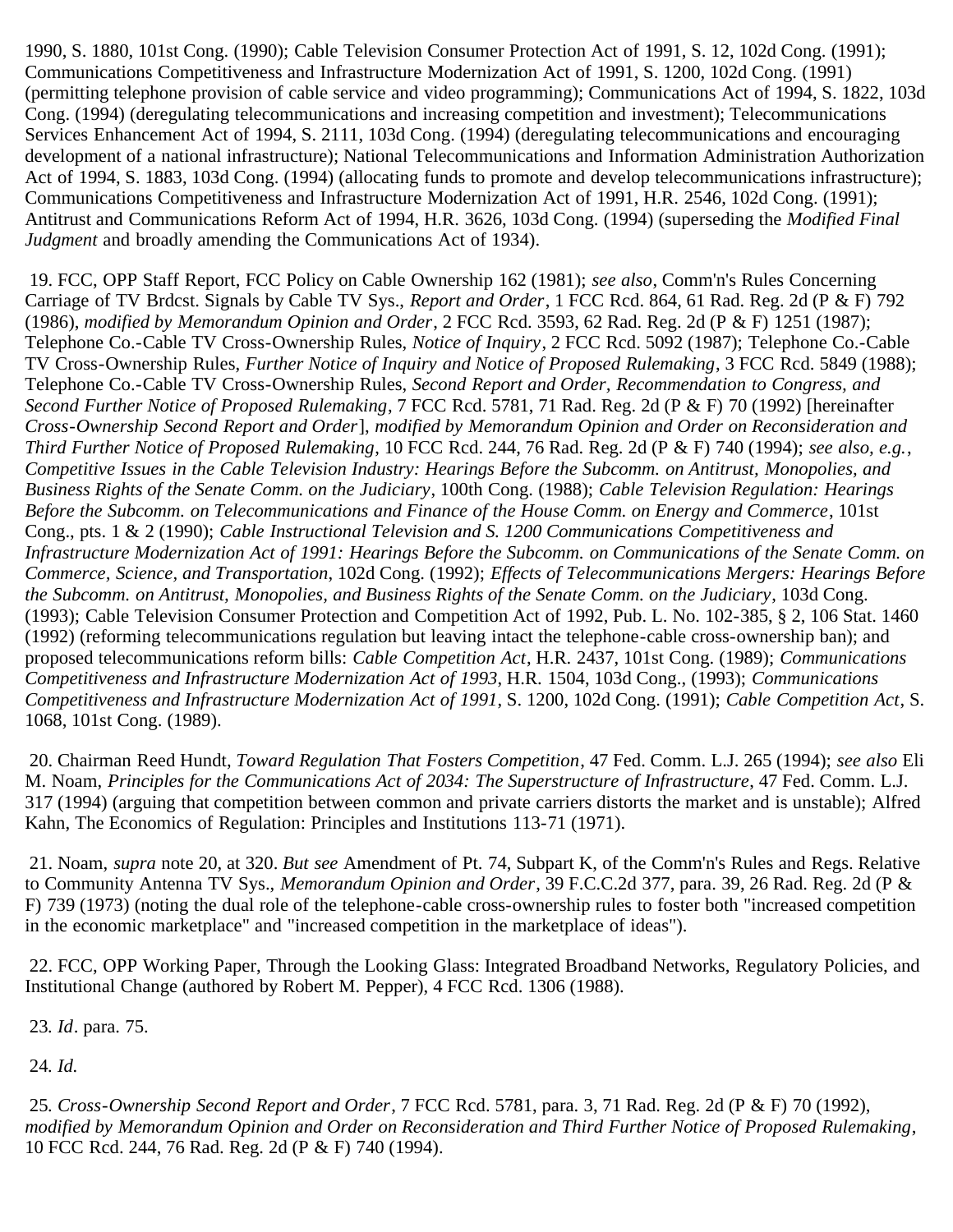<span id="page-12-0"></span>26*. Id.* para. 135. For Department of Justice support of the repeal, see Reply Comments of the U.S. DOJ, to the *Further Notice of Proposed Rulemaking, First Report and Order and Second Further Notice of Inquiry* in CC Dkt. No. 87-266, at 44 (March 13, 1992).

<span id="page-12-1"></span>27*. See* National Communications Competition and Information Infrastructure Act of 1994, H.R. 3636, 103d Cong. (1994) (approving immediate sweeping communications deregulation); H.R. Rep. No. 103-560 (1994) (finding that diversity in telecommunications is best advanced through unfettered market operation). *But see* S. Rep. No. 103-367 (1994) (urging incremental changes and retention of local and national cross-ownership rules to protect diversity in the telephone industry).

<span id="page-12-2"></span>28*. See* Reporting Requirements on Video Dialtone Costs and Jurisdictional Separations for Local Exchange Carriers Offering Video Dialtone Serv., *Order Inviting Comments*, 60 Fed. Reg. 35,548, *modified and adopted by Memorandum Opinion and Order*, 10 FCC Rcd. 11,292 (1995); *see also* Telephone Co.-Cable TV Cross-Ownership Rules, *Further Notice of Proposed Rulemaking, First Report and Order and Second Further Notice of Inquiry*, 7 FCC Rcd. 300, 69 Rad. Reg. 2d (P & F) 1613 (1991) [hereinafter *Cross-Ownership First Report and Order*], *reconsideration granted in part and denied in part by Memorandum Opinion and Order on Reconsideration*, 7 FCC Rcd. 5069, 71 Rad. Reg. 2d (P & F) 66 (1992); *Cross-Ownership Second Report and Order*, 7 FCC Rcd. 5781, 71 Rad. Reg. 2d (P & F) 70.

<span id="page-12-3"></span> 29. Commissioner Andrew C. Barrett, *Shifting Foundations: The Regulation of Telecommunications in an Era of Change*, 46 Fed. Comm. L.J. 39, 53 (1993); *see also*, Pacific Telesis Group v. United States, 84 F.3d 1153 (9th Cir.), *vacated and remanded for consideration of mootness*, 116 S. Ct. 1037 (1996); BellSouth Corp. v. United States, 868 F. Supp. 1335 (N.D. Ala. 1994); Ameritech Corp. v. United States, 867 F. Supp. 721 (N.D. Ill. 1994); NYNEX Corp. v. United States, Civ. No. 93-323-P-C, 1994 WL 779761 (D. Me. Dec. 8, 1994); Chesapeake & Potomac Tel. Co. v. United States, 830 F. Supp. 909 (E.D. Va. 1993), *aff'd*, 42 F.3d 181 (4th Cir. 1994), *vacated and remanded for consideration of mootness*, 116 S. Ct. 1036, *vacated as moot*, No. 93-2340 (4th Cir. Apr. 17, 1996) (lifting the ban and permitting the regional Bell companies to offer cable and other information services). Some speculate that Chesapeake & Potomac was the regional Bell to initiate this series of parallel lawsuits because it could bring suit in the 4th Circuit "rocket docket," known for the speed with which it renders judgments.

<span id="page-12-4"></span>30*. See* Interstate Commerce Act, ch. 104, 24 Stat. 379 (1887), *amended in part by* Mann-Elkins Act, ch. 309, § 7, 36 Stat. 539, 544-45 (1910), *repealed by* Communications Act of 1934, ch. 652, 48 Stat. 1064 (codified as amended in scattered sections of 47 U.S.C.A. (West Supp. 1997)). The Mann-Elkins Act subjected telephone and telegraph service to the regulatory jurisdiction of the Interstate Commerce Commission.

<span id="page-12-5"></span>31*. Pacific Telesis*, 48 F.3d 1106; *BellSouth*, 868 F. Supp. 1335; *Ameritech*, 867 F. Supp. 721; *NYNEX*, 1994 WL 779761; US West v. United States, 855 F. Supp. 1184 (N.D. Ill.), *aff'd*, 48 F.3d 1092 (9th Cir. 1994), *vacated and remanded for consideration of mootness*, 116 S. Ct. 1037 (1996); *Chesapeake & Potomac*, 830 F. Supp. 909; *see also USTA Wins Summary Judgment: U.S. Dist. Court Says All Telcos Can Offer Video Programming*, Comm. Daily, Jan. 30, 1995, at 1; *USTA, OPATSCO, NCTA Win Lawsuit to Lift Cable-Phone Ownership Ban*, Daily Rep. for Executives, Jan. 30, 1995, at A19; *Bell Atlantic Files Brief: Industry Gears up for Supreme Court Argument on Telco Programming Ban*, Comm. Daily, Oct. 20, 1995, at 2.

<span id="page-12-6"></span>32*. See, e.g.*, Turner Brdcst. Sys., Inc. v. FCC, 819 F. Supp. 32 (D.C. Cir. 1993), *vacated and remanded*, 512 U.S. 622 (1994), *summary judgment granted*, 910 F. Supp. 734 (D.D.C. 1995) (upholding must-carry provisions of 1984 Cable Act), *aff'd*, 117 S. Ct. 1174 (1997); Century Comm. Corp. v. FCC, 835 F.2d 292 (D.C. Cir. 1987), *clarified by* 837 F.2d 517 (D.C. Cir. 1988); Quincy Cable Tel., Inc. v. FCC, 768 F.2d 1434 (D.C. Cir. 1985).

<span id="page-12-7"></span>33*. See generally* Daniel Brenner, *Cable Television and the Freedom of Expression*, 1988 Duke L.J. 329 (concluding that the First Amendment does not prohibit exclusive franchising or access requirements imposed on cable).

<span id="page-12-8"></span>34*. See generally* Jonathan W. Emord, *The First Amendment Invalidity of FCC Ownership Regulations*, 38 Cath. U. L. Rev. 401 (1989); Erin M. Reilly, Comment, *The Telecommunications Industry in 1993: The Year of the Merger*, 2 CommLaw Consp. 95 (1994); Eric T. Werner, Comment, *Something's Gotta Give: Antitrust Consequences of Telephone Companies' Entry into Cable Television*, 43 Fed. Comm. L.J. 215 (1991).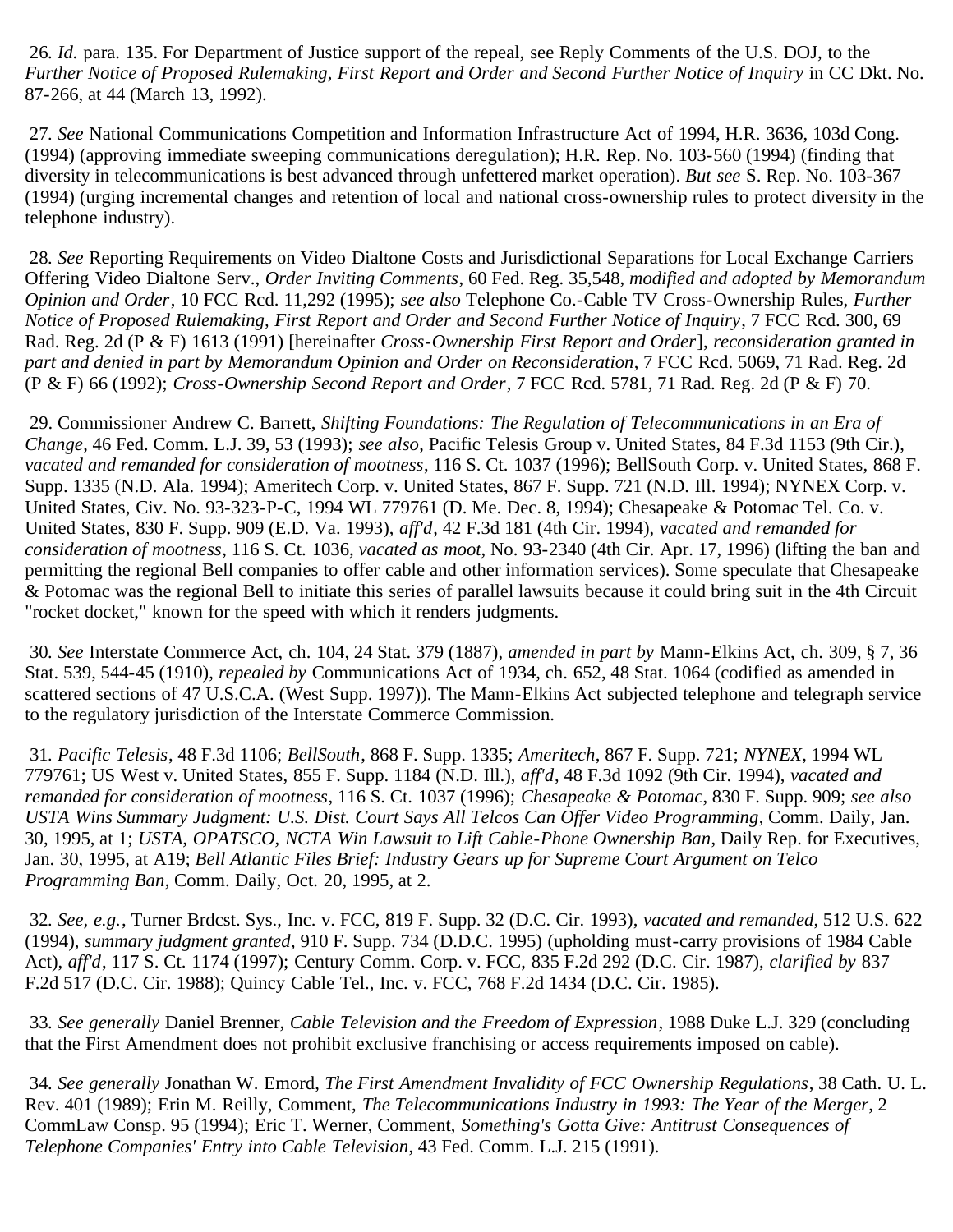<span id="page-13-0"></span>35*. See, e.g.*, *Pacific Telesis*, 48 F.3d 1106; GTE Cal., Inc. v. FCC, 39 F.3d 940 (9th Cir. 1994); Southern New Eng. Tel. Co. v. United States, 886 F. Supp. 211 (D. Conn. 1995); *BellSouth*, 868 F. Supp. 1335; *Ameritech*, 867 F. Supp. 721; *NYNEX*, 1994 WL 779761; *US West*, 855 F. Supp. 1184; *Chesapeake & Potomac*, 830 F. Supp. 909. *But see* Bert W. Rein et al., *The Constitutionality of the FCC's Television-Cable Cross-Ownership Restrictions*, 34 Fed. Comm. L.J. 1 (1982) (summarizing an earlier petition for rulemaking to the FCC on behalf of a television station and asking for elimination of the ban on television and cable cross-ownership as an unconstitutional restriction of television companies' First Amendment rights).

<span id="page-13-1"></span>36*. See generally* Barrett, *supra* note 29 (providing an overview of the logic and utility of current telephone-cable alliances).

<span id="page-13-2"></span>37*. Ameritech*, 867 F. Supp. at 728.

<span id="page-13-3"></span> 38. The Supreme Court has ruled that video programming is protected speech. *See, e.g*., Los Angeles v. Preferred Comm., Inc., 476

U.S. 488, 494 (1986) (comparing cable communications with traditional First Amendment speakers: newspapers, books, pamphlets, and public speakers); Leathers v. Medlock, 499 U.S. 439, 444 (1991) ("[Cable] is engaged in `speech' under the First Amendment . . . ."); Leonard Levy, Emergence of a Free Press (1985) (containing a thoroughly documented discussion of the original meaning of the First Amendment, and the conclusion that the amendment always allowed regulation of some forms of speech). *But see Cross-Ownership First Report and Order*, 7 FCC Rcd. 300, 69 Rad. Reg. 2d (P &F) 1613 (1991), *reconsideration granted in part and denied in part by Memorandum Opinion and Order on Reconsideration*, 7 FCC Rcd. 5069, 71 Rad. Reg. 2d (P & F) 66 (1992). Despite FCC disclaimers, the video programming distributed by telephone companies is indistinguishable from, and in some cases identical to, that distributed by cable operators.

<span id="page-13-4"></span>39*. Chesapeake & Potomac*, 830 F. Supp. at 917.

40*. Id.* at 911 (citing Cable Communications Policy Act of 1984, 47 U.S.C. § 533(b)).

<span id="page-13-5"></span> 41. Chesapeake & Potomac Tel. Co. v. United States, 42 F.3d 181, 185 (4th Cir. 1994), *vacated and remanded for consideration of mootness*, 116 S. Ct. 1036, *vacated as moot*, No. 93-2340 (4th Cir. Apr. 17, 1996); *Chesapeake & Potomac*, 830 F. Supp. at 932.

<span id="page-13-6"></span>42*. O'Brien*, 391 U.S. 367, 377 (1968).

<span id="page-13-7"></span>43*. Chesapeake & Potomac*, 42 F.3d at 202 (4th Cir. 1994); *Chesapeake & Potomac*, 830 F. Supp. at 917.

<span id="page-13-8"></span>44*. O'Brien*, 391 U.S. at 377.

<span id="page-13-9"></span>45*. Chesapeake & Potomac*, 42 F.3d at 202; *Chesapeake & Potomac*, 830 F. Supp. at 931-32.

<span id="page-13-10"></span> 46. Pacific Telesis Group v. United States, 84 F.3d 1153 (9th Cir.), *vacated and remanded for consideration of mootness*, 116 S. Ct. 1037 (1996); BellSouth Corp. v. United States, 868 F. Supp. 1335 (N.D. Ala. 1994); Ameritech Corp. v. United States, 867 F. Supp. 721 (N.D. Ill. 1994); NYNEX Corp. v. United States, Civ. No. 93-323-P-C, 1994 WL 779761 (D. Me. Dec. 8, 1994); US West v. United States, 855 F. Supp. 1184 (N.D. Ill.), *aff'd*, 48 F.3d 1092 (9th Cir. 1994), *vacated and remanded for consideration of mootness*, 116 S. Ct. 1037 (1996); *Chesapeake & Potomac*, 830 F. Supp. 909.

<span id="page-13-11"></span>47*. See, e.g.*, Southern New Eng. Tel. Co. v. United States, 886 F. Supp. 211, 214 (D. Conn. 1995); *BellSouth*, 868 F. Supp. at 1338 (N.D. Ala. 1994); *Ameritech*, 867 F. Supp. at 728; *US West*, 855 F. Supp. at 1191; *Chesapeake & Potomac*, 830 F. Supp. at 917-18. *But see* GTE Cal., Inc. v. FCC, 39 F.3d 940, 943 (9th Cir. 1994) (holding that constitutional issue was raised untimely and reporting FCC's argument that ban was a legitimate structural economic regulation).

<span id="page-13-12"></span>48*. See, e.g.*, *Ameritech*, 867 F. Supp. at 730; *Chesapeake & Potomac*, 42 F.3d at 191.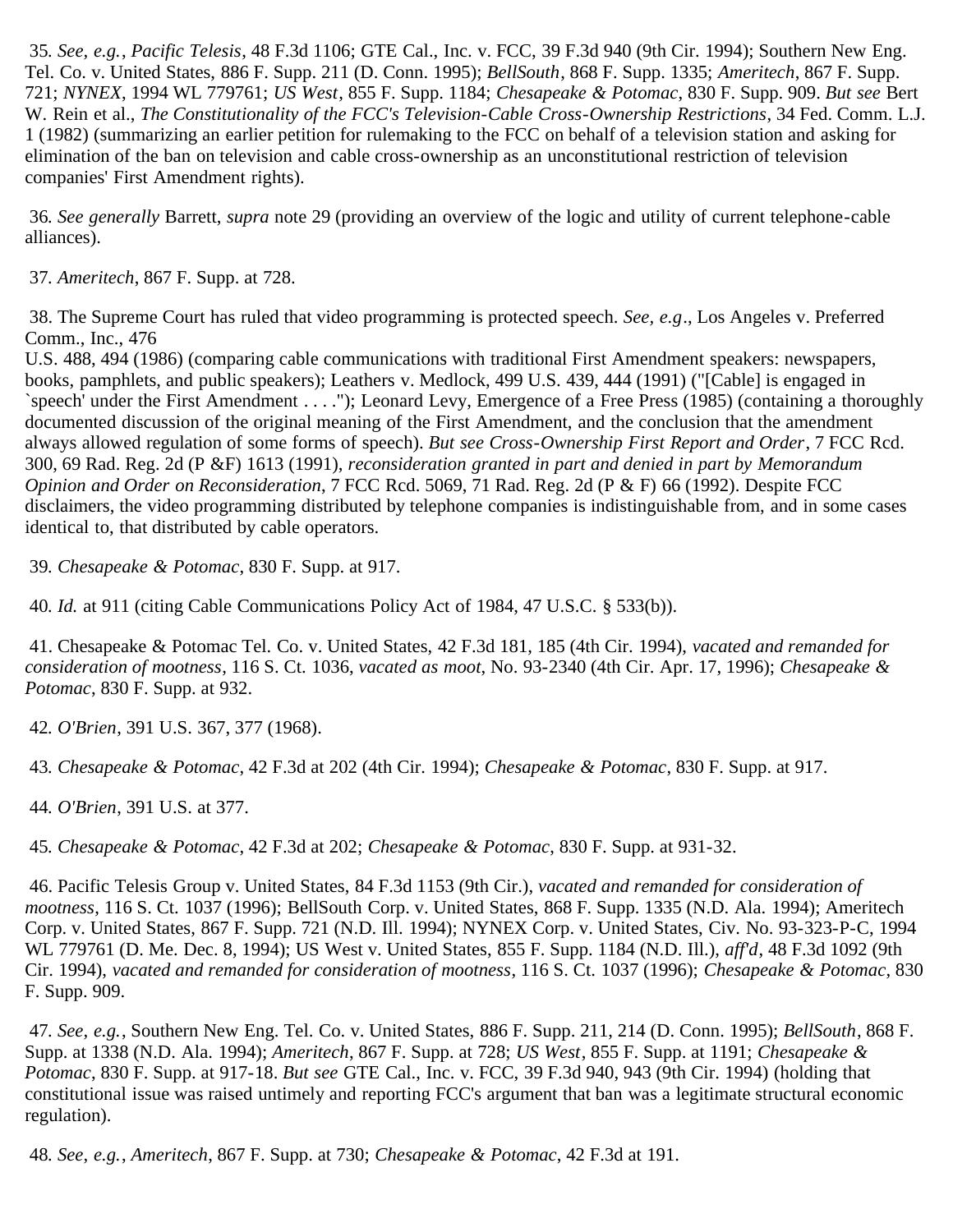<span id="page-14-0"></span> 49. FCC v. National Citizens Comm. for Brdcst., 436 U.S. 775 (1978) (upholding newspaper and broadcast crossownership ban); *see also* Marsh Media, Ltd. v. FCC, 798 F.2d 772 (5th Cir. 1986) (rejecting a First Amendment challenge to broadcast and cable cross-ownership rules).

<span id="page-14-1"></span>50*. See, e.g.*, US West, Inc. v. United States, 48 F.3d 1092, 1098 (9th Cir. 1994), *vacated and remanded for consideration of mootness*, 116 S. Ct. 1037 (1996); *Chesapeake & Potomac*, 42 F.3d at 191.

<span id="page-14-2"></span>51*. Ameritech*, 867 F. Supp. at 726.

<span id="page-14-3"></span>52*. Turner I*, 512 U.S. 622 (1994).

<span id="page-14-4"></span>53*. See, e.g.*, *Ameritech*, 867 F. Supp. at 730 (citing *Turner I*, 512 U.S. at 640).

<span id="page-14-5"></span>54*. Id.* at 734-35 (asserting the court's duty to independently assess the necessity of the ban to achieve its stated goals).

<span id="page-14-6"></span>55*. Id*.; *see also*, Home Box Office, Inc. v. FCC, 567 F.2d 9 (D.C. Cir. 1977) (holding that rules that implicate First Amendment freedoms must be supported with factual evidence, not unsupported theory, hypothesis, or speculation).

<span id="page-14-7"></span>56. BellSouth Corp. v. United States, 868 F. Supp. 1335 (N.D. Ala. 1994).

<span id="page-14-8"></span> 57. Chesapeake & Potomac Tel. Co. v. United States, 42 F.3d 181 (4th Cir. 1994), *vacated and remanded for consideration of mootness*, 116 S. Ct. 1036, *vacated as moot*, No. 93-2340 (4th Cir. Apr. 17, 1996).

<span id="page-14-9"></span>58*. Id*. at 192-96.

<span id="page-14-10"></span>59*. Id.* at 196.

<span id="page-14-11"></span>60*. Southern New Eng. Tel.*, 886 F. Supp. at 217 (D. Conn. 1995) (alteration in original) (quoting Arcara v. Cloud Books, Inc., 478 U.S. 697, 704 (1986)).

<span id="page-14-12"></span>61. United States v. Chesapeake & Potomac Tel. Co., 116 S. Ct. 1036 (1996).

<span id="page-14-13"></span>62*. See Turner II*, 117 S. Ct. 1174, 1186, in which the Court applied intermediate scrutiny based on the plurality's opinion in *Turner I*, 512 U.S. 622, 640-41 (1994) (holding that speaker- or medium-partial regulations are always subject to some degree of heightened scrutiny). Some justices, led by Justice O'Connor, have alternatively argued that speech-related regulation of cable must be assessed under strict scrutiny standards. *Turner II*, 117 S. Ct. at 1208 (O'Connor, J. dissenting) (arguing that Justice Breyer's view of the must-carry rules as "speech enhancing" should have subjected the rules to strict scrutiny); *Turner I*, 512 U.S. at 675 (O'Connor, J., concurring in part and dissenting in part).

Intermediate scrutiny as applied in *United States v. O'Brien*, 391 U.S. 367 (1968), has been established as the appropriate standard of review for regulation of cable. Most recently, the Court adopted the *O'Brien* test in *Turner II.* When compared to strict scrutiny, the intermediate *O'Brien* test requires that regulation (1) address an "important or substantial," rather than a compelling, government interest; and (2) be narrowly tailored, rather than the least intrusive, means of achieving that interest. Ward v. Rock Against Racism, 491 U.S. 781, 799 (1989) (re-articulating the second *O'Brien* prong to require only that regulation does not "burden substantially more speech than is necessary to further the government's legitimate interests"); *see also* Minneapolis Star & Tribune Co. v. Minnesota Comm'r of Revenue, 460 U.S. 575, 585 (1983) (holding that regulatory distinctions for media are presumptively invalid unless justified by "some special characteristic"); Central Hudson Gas and Elec. Corp. v. Public Serv. Comm'n, 447 U.S. 557, 573-579 (1980) (Blackmun, J., concurring) (warning against the expanded application of the intermediate standard). Justice Rehnquist dissented, arguing that state-created monopolies enjoy no First Amendment protection. *Id.* at 584.

<span id="page-14-14"></span>63. The U.S. Code states that a "common carrier" shall be defined by common law. Statutes, however, mandate that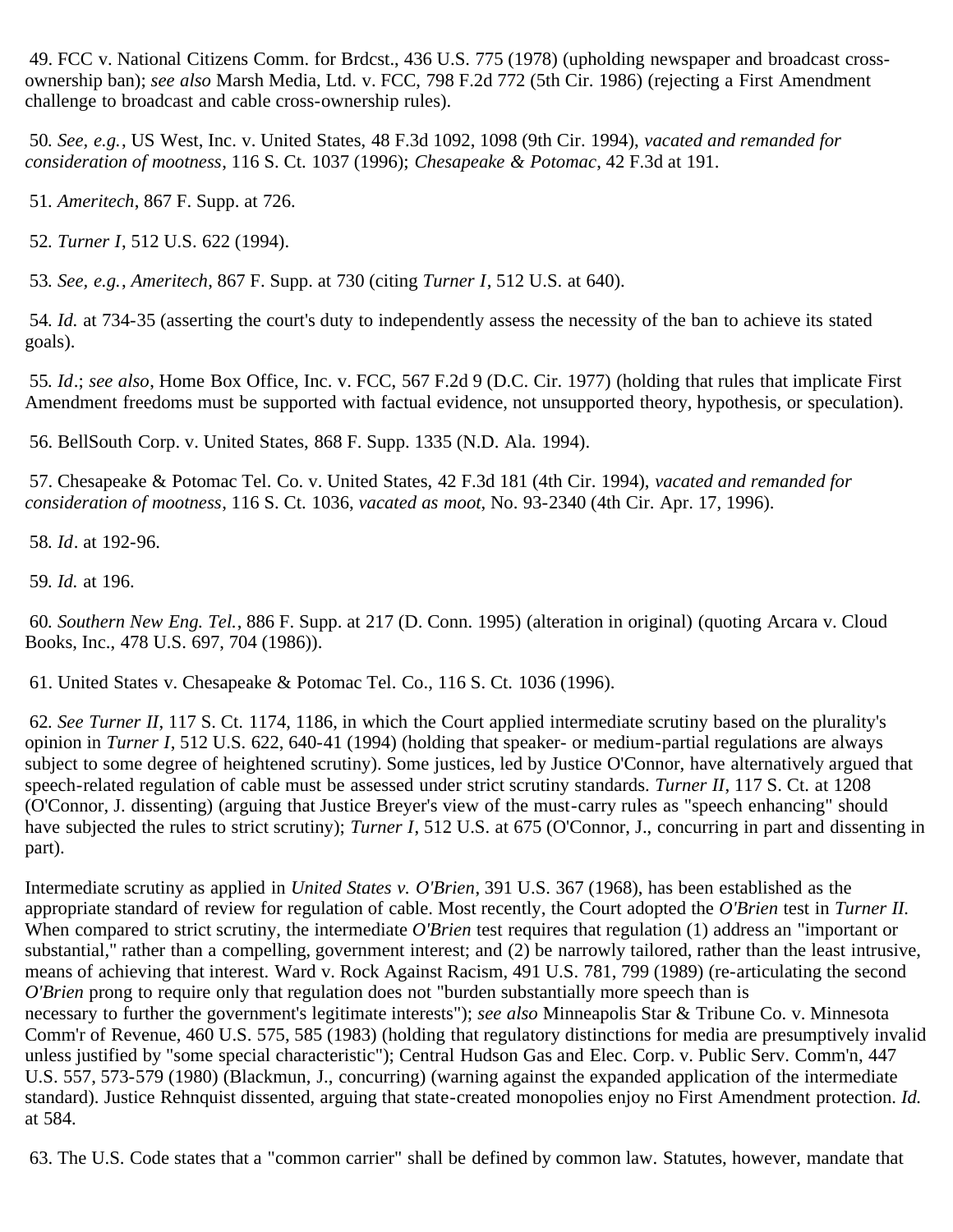communications common carriers, such as telephone and telegraph companies, shall provide access to anyone who can pay and shall not alter the content of the senders' messages. 47 U.S.C. § 201 (1994); *see also* FCC v. Midwest Video Corp., 440 U.S. 689, 701 (1979); National Ass'n of Reg. Util. Comm'rs v. FCC, 525 F.2d 630, 641 (D.C. Cir. 1976) [hereinafter *NARUC I*] (holding that common carriers may not discriminate between two like customers); National Ass'n of Reg. Util. Comm'rs v. FCC, 533 F.2d 601, 609-610 (D.C. Cir. 1976) [hereinafter *NARUC II*] (deciding that common carriers do not control the content they transmit).

<span id="page-15-0"></span> 64. Communications Act of 1934, ch. 652, § 153(h), 48 Stat. 1064 (codified as amended at 47 U.S.C.A. § 153(10) (West Supp. 1997)).

<span id="page-15-1"></span> 65. 47 C.F.R. § 21.1 (1996). Historically, communications common carriers have been required to (1) offer their services to the general public; (2) permit subscribers to control the messages they send; and (3) engage in interstate commerce. *See generally Midwest Video*, 440 U.S. 689; Frontier Brdcst. Co., *Memorandum Opinion and Order*, 24 F.C.C. 251, 16 Rad. Reg. (P & F) 1005 (1958) [hereinafter *Frontier Memorandum Opinion and Order*].

<span id="page-15-2"></span>66. Robert W. Poole, Unnatural Monopolies 43 n.7 (1985) (citing *NARUC I*, 525 F.2d at 633).

<span id="page-15-3"></span>67*. NARUC I*, 525 F.2d at 641.

<span id="page-15-4"></span>68*. See generally* Wold Comm., Inc. v. FCC, 735 F.2d 1465, 1471 (D.C. Cir. 1984); *NARUC I*, 525 F.2d at 641-42; *NARUC II*, 533 F.2d 601, 609 (D.C. Cir. 1976).

<span id="page-15-5"></span>69*. See generally Midwest Video*, 440 U.S. 689; *Frontier Memorandum Opinion and Order*, 24 F.C.C. 251, 16 Rad. Reg. (P & F) 1005 (1958); *see also NARUC I*, 525 F.2d at 641; *NARUC II*, 533 F.2d at 609; Industrial Radiolocation Serv., *Report and Order*, 5 F.C.C.2d 197, para. 19, 8 Rad. Reg. 2d (P & F) 1545 (1966) ("The fundamental concept of a communications common carrier is that such a carrier makes a public offering to provide, for hire, facilities by wire or radio whereby all members of the public who choose to employ such facilities may communicate or transmit intelligence of their own design and choosing . . . .").

<span id="page-15-6"></span>70*. See Section 214 Final Report and Order*, 21 F.C.C.2d 307, 18 Rad. Reg. 2d (P & F) 1549, *modified by Memorandum Opinion and Order*, 22 F.C.C.2d 746, 18 Rad. Reg. 2d (P & F) 1798 (1970); *see generally* 49 U.S.C. §§ 301-27 (1994); American Trucking Ass'n v. United States, 101 F. Supp. 710 (N.D. Ala. 1951) (upholding regulations of industry—as a common carrier—against constitutional challenge); *see also NARUC I*, 525 F.2d at 640-641 (discussing the historically "public character" of common carriers). For communications common carriers the concept of operation in the public interest, convenience, and necessity dominated regulation. *See* Section 214 Authorization, *Report and Order*, 98 F.C.C.2d 354, 56 Rad. Reg. 2d (P & F) 543 (1984).

<span id="page-15-7"></span> 71. Telecommunications Act of 1996, sec. 104, § 151, 47 U.S.C.A. 151 (West Supp. 1997); *Id*. §§ 214, 310(d); *see also* Munn v. Illinois, 94 U.S. 113 (1876) (sustaining legislative policy on rates for grain elevators and introducing the leitmotif of the "public interest").

<span id="page-15-8"></span>72. Limited but notable exceptions to the autonomy of telephone callers include obscenity and harassment.

<span id="page-15-9"></span>73*. See, e.g.*, Jerome A. Barron, *Access to the Press—A New First Amendment Right*, 80 Harv. L. Rev. 1641 (1967) (asserting that the First Amendment legitimately advances the free speech rights of the individual citizen against the power of media owners); Lee C. Bollinger, Jr., *Freedom of the Press and Public Access: Toward a Theory of Partial Regulation of the Mass Media*, 75 Mich. L. Rev. 1 (1976).

<span id="page-15-10"></span>74*. See* William J. Baumol & J. Gregory Sidak, Toward Competition in Local Telephony 18-20 (1994) (examining the economic and competitive disadvantages of current common carrier regulations).

<span id="page-15-11"></span> 75. 47 U.S.C.A. §§ 201-29 (outlining the services and charges of wire or radio communications common carriers such as telegraph and telephone); *see also* Mann-Elkins Act, ch. 309, § 7, 36 Stat. 539, 544-45 (1910), *repealed by* Communications Act of 1934, ch. 652, 48 Stat. 1064 (codified as amended in scattered sections of 47 U.S.C.A. (West Supp. 1997)); Parks v. Alta Cal. Tel. Co., 13 Cal. 422, 424-25 (Super. Ct. Cal. 1859). Conventional wisdom holds that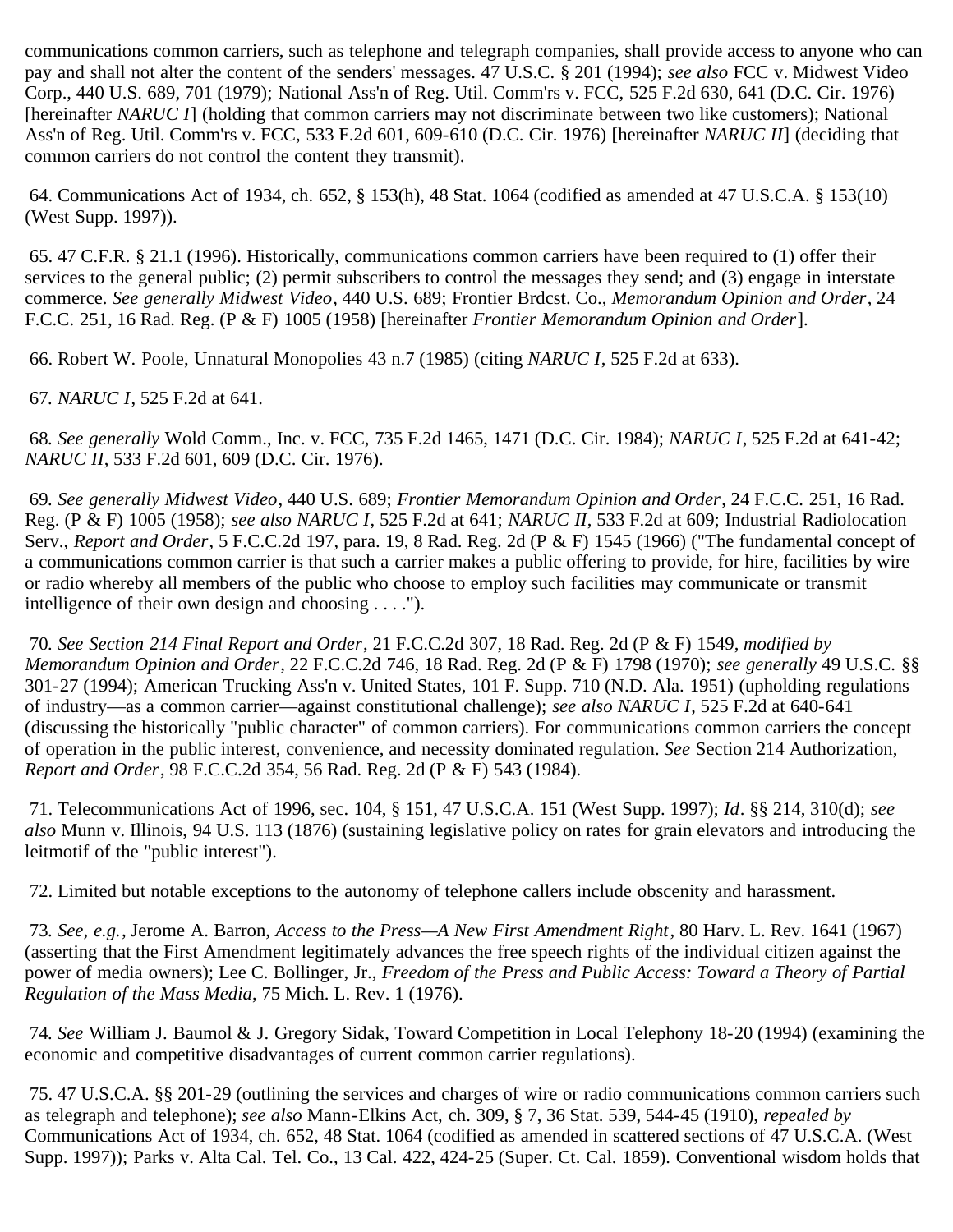telephone companies held themselves out as common carriers in a quid pro quo for protected monopoly status. *But see* Roland S. Homet, Jr., *"Getting the Message": Statutory Approaches to Electronic Information Delivery and the Duty of Carriage*, 37 Fed. Comm. L.J. 217 (1985) (arguing against this oft-repeated position and maintaining that telephone companies functioned as common carriers prior to monopoly status because of the logical linkage to other vital carriers of business materials, that is, trains and telegraph).

Much common carrier regulation is designed to offset market imperfections. Common carriers, such as railroads and telegraphs, historically were viewed as natural monopolies because the high cost of installation and the limited customer base made it economically impossible for competitors to enter the market. Although competition now exists in long-distance telephone service, Regional Bell Operating Companies (RBOCs) continue to exert market power over local telephone service within their operating areas. *See* Ithiel de Sola Pool, Technologies of Freedom 95-98 (1983).

<span id="page-16-0"></span> 76. Communications Act of 1934, ch. 652, § 153(h), 48 Stat. 1064 (codified as amended at 47 U.S.C.A. § 153(10) (West Supp. 1997)); Red Lion Brdcst. Co. v. FCC, 395 U.S. 367 (1969).

<span id="page-16-1"></span>77*. See, e.g.*, *Turner I*, 512 U.S. 622 (1994); *NARUC I*, 525 F.2d 633 (D.C. Cir. 1976).

<span id="page-16-2"></span>78*. See, e.g.*, Policy and Rules Concerning Rates for Competitive Common Carrier Servs. and Facils. Authorizations, *Notice of Inquiry and Proposed Rulemaking*, 77 F.C.C.2d 308, paras. 100-01 (1979) [hereinafter *Competitive Common Carrier Notice of Inquiry*]; FCC

Major Matters Report 40 (1982); *see also* Cox Cable Comm. Inc., *Memorandum Opinion, Declaratory Ruling, and Order*, 102 F.C.C.2d 110, para. 27, 58 Rad. Reg. 2d (P & F) 1235 (1985) (applying the market power analysis to determine carrier status); International Competitive Carrier Policies, *Report and Order*, 102 F.C.C.2d 812, paras. 39- 67, 59 Rad. Reg. 2d (P & F) 283 (1985) (using a market power definitional strategy similar to *Cox Cable Comm.*).

<span id="page-16-3"></span> 79. Phil Nichols, Note, *Redefining "Common Carrier": The FCC's Attempt at Deregulation by Redefinition*, 1987 Duke L.J. 501; *see also* General Tel. Co. v. United States, 449 F.2d 846 (5th Cir. 1971) (reasoning that although CATV systems were neither broadcasters nor common carriers, the common carrier status of telephone companies involved in CATV service was determinative); General Tel. Co. v. FCC, 413 F.2d 390 (D.C. Cir. 1969).

<span id="page-16-4"></span> 80. U.S. Const*.* amend. I ("Congress shall make no law . . . abridging the freedom of speech, or of the press . . . ."). While interesting, the ultimate resolution of the debate over constitutional intent is less important to this Article than is the day-to-day interpretation and application of that document to telecommunications. For relevant discussions of the philosophical underpinnings of free press in America see, for example, Elliot D. Cohen, Philosophical Issues in Journalism (1992); Levy, *supra* note 38; J. Herbert Altschull, From Milton to McLuhan: The Ideas Behind American Journalism (1990).

<span id="page-16-5"></span> 81. For a discussion of how this premise has been called into question, see, for example, de Sola Pool, *supra* note 75. Also, for a general discussion of the objectives of FCC licensing, see Douglas H. Ginsburg et al., Regulation of the Electronic Mass Media: Law and Policy for Radio, Television, Cable and the New Video Technologies 158 (2d ed. 1991).

<span id="page-16-6"></span>82*. See, e.g*., Kovacs v. Cooper, 336 U.S. 77 (1949); Southeastern Promotions Ltd. v. Conrad, 420 U.S. 546, 557 (1975) ("Each medium of expression, of course, must be assessed for First Amendment purposes by standards suited to it . . . .") (citing Joseph Burstyn, Inc. v. Wilson, 343 U.S. 495, 503 (1957)); United States v. Western Elec. Co*.*, 673 F. Supp. 525, 586 n.273 (D.D.C. 1987) ("[C]ommon carriers are quite properly treated differently for First Amendment purposes than traditional news media." (citing FCC v. Midwest Video Corp., 440 U.S. 689 (1979); Columbia Brdcst. Sys., Inc. v. Democratic Nat'l Comm., 412 U.S. 94 (1973))). *But cf.* Daniel Brenner, *Telephone Company Entry Into Video Services: A First Amendment Analysis*, 67 Notre Dame L. Rev*.* 97, 111 (1991) (stating that the "blurring of the lines between content and conduit reflects the reality of much of the nation's communications infrastructure"); Angela J. Campbell, *Publish or Carriage: Approaches to Analyzing the First Amendment Rights of Telephone Companies*, 70 N.C. L. Rev. 1071 (1992) (arguing that traditional First Amendment analysis of telcos is ill-suited to the dispute involving their attempts to provide video services).

<span id="page-16-7"></span>83*. See* Miami Herald Publ'g Co. v. Tornillo, 418 U.S. 241, 258 (1974) (ruling it unconstitutional to require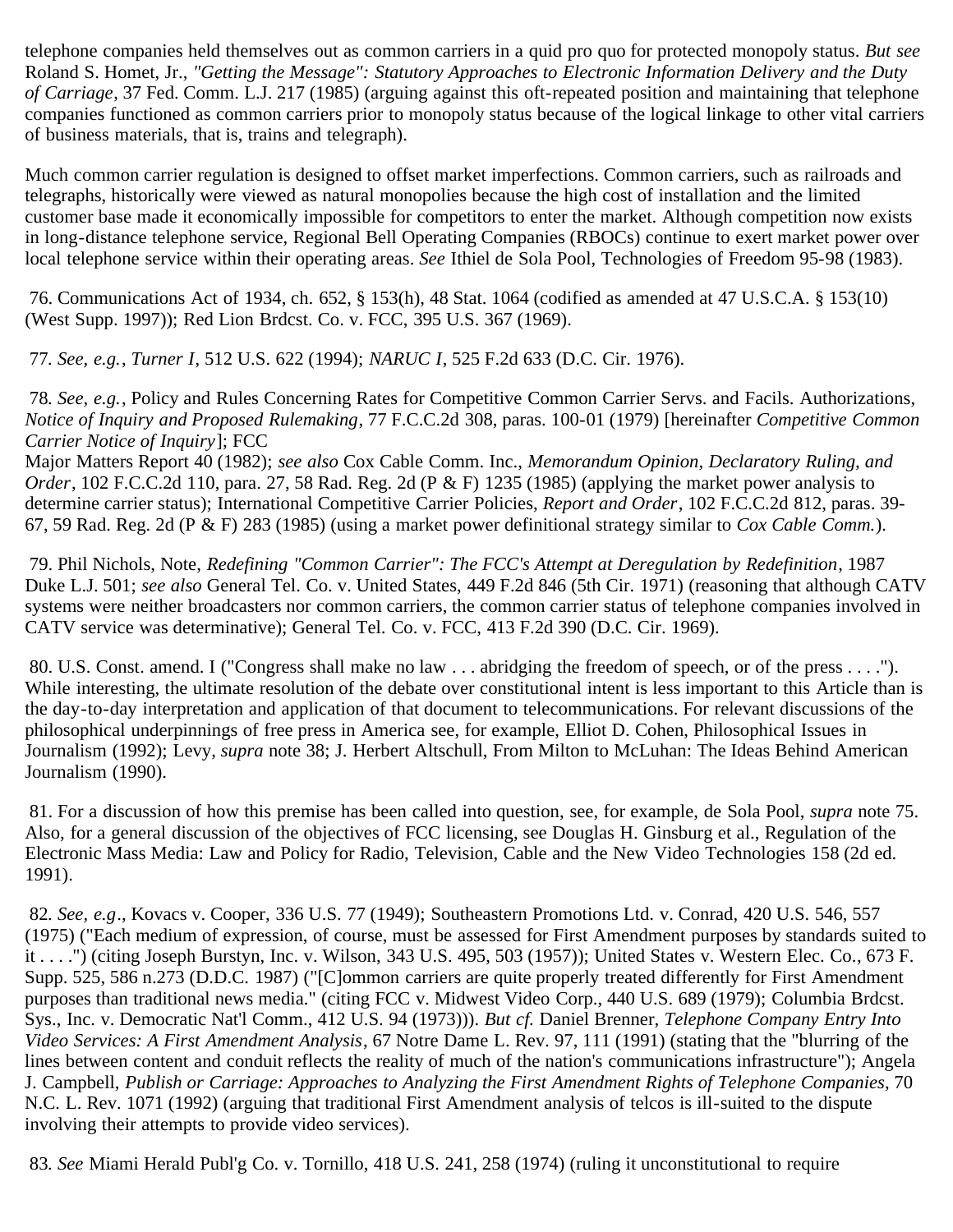newspapers to provide a right of reply). *But see Competitive Common Carrier Notice of Inquiry*, 77 F.C.C.2d 308 (1979); *Section 214 Final Report and Order*, 21 F.C.C.2d 307, 18 Rad. Reg. 2d (P & F) 1549, *modified by Memorandum Opinion and Order*, 22 F.C.C.2d 746, 18 Rad. Reg. 2d (P & F) 1798 (1970); Nichols, *supra* note 79.

<span id="page-17-0"></span>84*. See, e.g.*, Campbell, *supra* note 82 (discussing the trifurcated regulatory system that distinguishes among newspapers, broadcast, and cable); Barron, *supra* note 73 (asserting that regulation is necessary to assure public access to monopolistic media).

Also note that certain types of speech (e.g. obscenity and libel) present separate regulatory rationales, and their regulation may not pose constitutional questions. *See, e.g.*, Miller v. California, 413 U.S. 15, 18-19 (1973) (holding that a legitimate government interest exists sufficient to prohibit dissemination of obscene material); *cf. Tornillo*, 418 U.S. 241 (holding that government-mandated access to newspaper columns violated the First Amendment); Red Lion Brdcst. Co. v. FCC, 395 U.S. 367 (1969) (affirming a government right to regulate access to scarce, licensed air waves); *see also* William W. Van Alstyne, Interpretations of the First Amendment (1984) (presenting a graphic interpretation of the meaning of the First Amendment).

<span id="page-17-1"></span>85. de Sola Pool, *supra* note 75.

<span id="page-17-2"></span>86*. Tornillo*, 418 U.S. 241.

<span id="page-17-3"></span>87*. Red Lion*, 395 U.S. 367.

<span id="page-17-4"></span>88*. Turner I*, 512 U.S. 622 (1994).

<span id="page-17-5"></span> 89. Argued before the Supreme Court in January 1994, *Turner I* focused in part on the appropriateness of "pigeonholing any communications industry in[to] a First Amendment pecking order." Tony Mauro, *Cable Industry Case Expected to be a Landmark*, The Recorder, Jan. 10, 1994 at 5; *see also* Linda Greenhouse, *New Law Regulating Cable TV Gets Skeptical Response from High Court*, N.Y. Times, Jan. 13, 1994 at A12.

<span id="page-17-6"></span>90*. Red Lion*, 395 U.S. at 389; *see also Turner I*, 512 U.S. at 637.

<span id="page-17-7"></span>91*. NARUC I*, 525 F.2d 630, 642 (D.C. Cir. 1976).

<span id="page-17-8"></span>92*. See* Baumol & Sidak, *supra* note 74 (examining the economic and competitive disadvantages of current common carrier regulations).

<span id="page-17-9"></span>93*. Competitive Common Carrier Notice of Inquiry*, 77 F.C.C.2d 308 (1979); *First Report and Order*, 85 F.C.C.2d 1, 52 Rad. Reg. 2d (P & F) 215 (1980); *Further Notice of Proposed Rulemaking*, 84 F.C.C.2d 445 (1981); *Second Further Notice of Proposed Rulemaking*, 47 Fed. Reg. 17,308; *Second Report and Order*, 91 F.C.C.2d 59, 52 Rad. Reg. 2d (P & F) 187 (1982); *Order on Reconsideration*, 93 F.C.C.2d 54, 53 Rad. Reg. 2d (P & F) 735 (1983); *Third Report and Order*, 48 Fed. Reg. 46,791 (1983); *Fourth Report and Order*, 95 F.C.C.2d 554, 56 Rad. Reg. 2d (P & F) 1219 (1983), *vacated and remanded sub nom*. American Tel. and Tel. v. FCC, 978 F.2d 727 (D.C. Cir. 1992); *Fifth Report and Order*, 98 F.C.C.2d 1191, 56 Rad. Reg. 2d (P & F) 1204 (1984); *Sixth Report and Order*, 99 F.C.C.2d 1020, 57 Rad. Reg. 2d (P & F) 1391, *vacated and remanded sub nom.* MCI Telecomm. Corp. v. FCC, 765 F.2d 1186 (D.C. Cir. 1985). As used herein, video telephony is a broad term that subsumes video dialtone common carrier systems and video systems operated by telephone companies that offer both programming and delivery.

<span id="page-17-10"></span> 94. Chesapeake & Potomac Tel. Co. v. United States, 830 F. Supp. 909 (E.D. Va. 1993), *aff'd*, 42 F.3d 181 (4th Cir. 1994), *vacated and remanded for consideration of mootness*, 116 S. Ct. 1036, *vacated as moot*, No. 93-2340 (4th Cir. Apr. 17, 1996) (lifting the ban and permitting the regional Bell companies to offer cable and other information services); *see also* Northwestern Ind. Tel. Co. v. FCC, 872 F.2d 465 (D.C. Cir. 1989) (declining to address an issue raised on appeal by telephone companies to have the cross-ownership ban declared unconstitutional); BellSouth Corp. v. United States, 868 F. Supp. 1335 (N.D. Ala. 1994).

<span id="page-17-11"></span>95*. See, e.g.*, An Inquiry Relative to the Future Use of the Frequency Band 806-960 Mhz, *Second Report and Order*,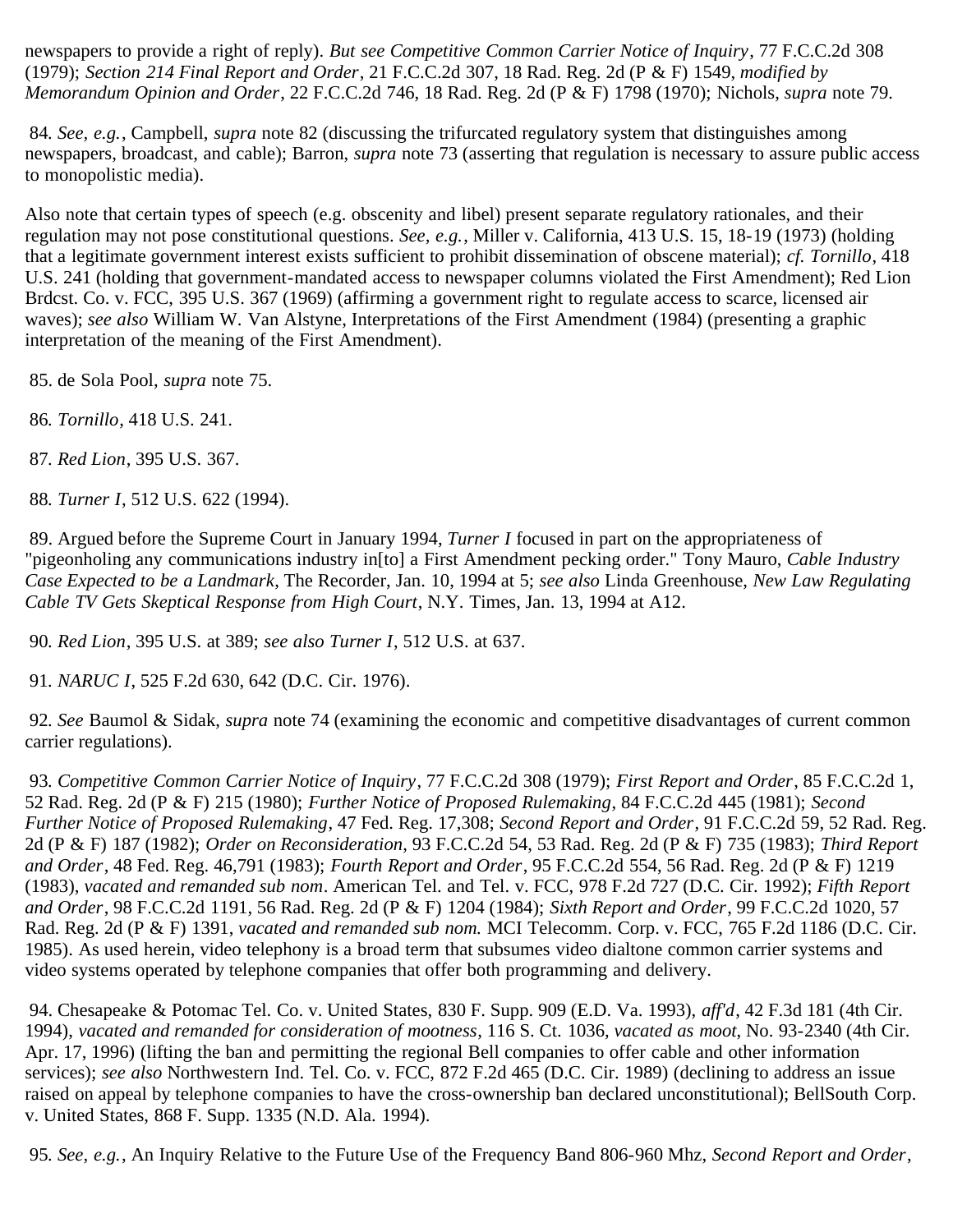46 F.C.C.2d 752, paras. 34-35, 30 Rad. Reg. 2d (P & F) 75 (1974), *Memorandum Opinion and Order*, 51 F.C.C.2d 938, paras. 39-44 (1975); Community Antenna TV Sys., *First Report and Order*, 20 F.C.C.2d 201, para. 16, 17 Rad. Reg. 2d (P & F) 1570 (1969) (holding that designation as a speaker and as a common carrier are not mutually exclusive); *see also* United States v. Southwestern Cable Co., 392 U.S. 157, 172 (1968) (citing respondent's argument that cable partakes of "characteristics both of broadcasting and of common carriers but with all of the characteristics of neither . . . ."); *Frontier Memorandum Opinion and Order*, 24 F.C.C. 251, para. 8, 16 Rad. Reg. (P & F) 1005 (1958) (holding that one-way cable services are not engaged in common carriage because the content is not under the control of the subscriber). *But see NARUC II*, 533 F.2d 601, 610 (D.C. Cir. 1976) (holding that two-way cable systems are common carriers if customers have explicit or implicit discretion over content).

<span id="page-18-0"></span>96*. See, e.g.*, Telephone Co.-Cable TV Cross-Ownership Rules, *Fourth Further Notice of Proposed Rulemaking*, 10 FCC Rcd. 4617, 78 Rad. Reg. 2d (P & F) 1429 (1995).

<span id="page-18-1"></span>97*. See, e.g.*, Northwestern Ind. Tel. Co. v. FCC, 824 F.2d 1205 (D.C. Cir. 1987); United States v. Western Elec. Co., 774 F. Supp. 11, 12 n.2 (D.D.C. 1991) (noting that the First Amendment "argument adds nothing to the Regional Companies' claim of injury"); United States v. Western Elec. Co., 673 F. Supp. 525, 585-86 & n.273 (D.D.C. 1987), *aff'd in part*, *rev'd in part*, 900 F.2d 283 (D.C. Cir. 1990); *see also* General Tel. Co. v. United States, 449 F.2d 846 (5th Cir. 1971) (affirming, against a due process challenge, FCC requirements that banned telephone companies from providing community antenna television services unless they first offered independent CATV operators access to carriers' telephone poles).

<span id="page-18-2"></span>98*. National Citizens Comm. for Brdcst.*, 555 F.2d 938 (D.C. Cir. 1977), *aff'd in part and rev'd in part*, 436 U.S. 775 (1978).

<span id="page-18-3"></span>99*. Id.* at 954-55. While apt in many respects, this case is distinguishable at least on the ground that broadcast precedents apply uniquely to that medium characterized by spectrum scarcity. *See Turner I*, 512 U.S. 622, 638-39 (1994).

<span id="page-18-4"></span>100*. National Citizens Comm. for Brdcst.*, 555 F.2d at 954.

<span id="page-18-5"></span>101*. Id.*

<span id="page-18-6"></span>102. United States v. Western Elec. Co., 846 F.2d 1422, 1431 (D.C. Cir. 1988).

<span id="page-18-7"></span>103. United States v. American Tel. & Tel. Co., 552 F. Supp. 131 (1982).

<span id="page-18-8"></span>104. United States v. Western Elec. Co., 673 F. Supp. 525, 586 n.273 (D.D.C. 1987).

- <span id="page-18-9"></span>105*. Midwest Video*, 440 U.S. 689 (1979).
- <span id="page-18-10"></span>106*. Columbia Brdcst. Sys.*, 412 U.S. 94 (1973).
- <span id="page-18-11"></span>107*. Western Elec.*, 673 F. Supp. at 586 n.273.
- <span id="page-18-12"></span>108*. Midwest Video*, 440 U.S. at 707.
- <span id="page-18-13"></span>109*. Columbia Brdcst. Sys.*, 412 U.S. 94.

<span id="page-18-14"></span>110*. Central Hudson*, 447 U.S. 557 (1980) (ruling eight to one that a ban on promotional advertising by the state's electrical utility company did not pass intermediate scrutiny and was unconstitutionally overbroad). *But see id.* at 583 (Rehnquist, J., dissenting).

<span id="page-18-15"></span>111*. Id.* at 567-68.

<span id="page-18-16"></span>112*. Id.* at 585 (Rehnquist, J., dissenting).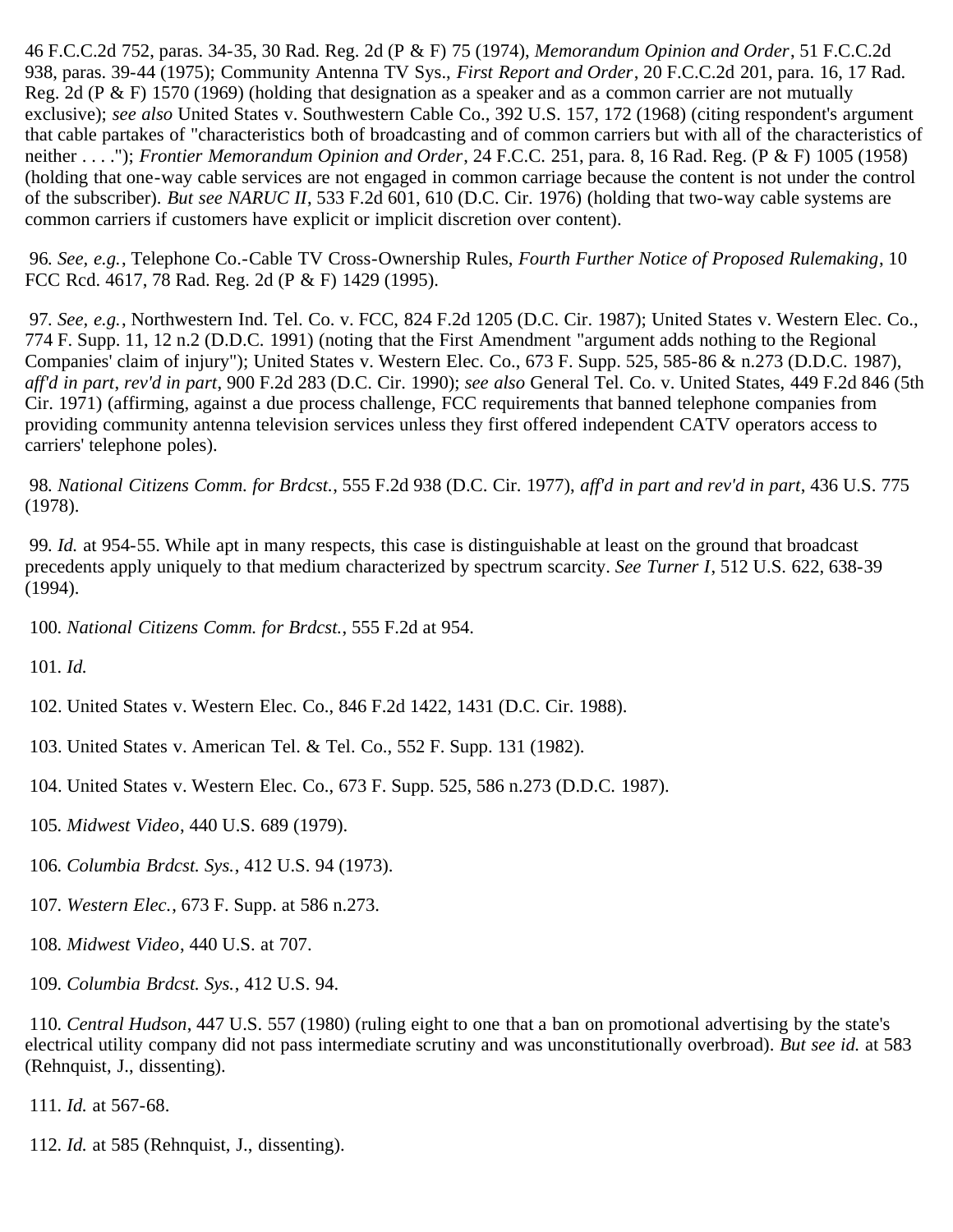<span id="page-19-0"></span>113*. Id.* at 589 (Rehnquist, J., dissenting).

<span id="page-19-1"></span>114*. See generally* Pacific Telesis Group v. United States, 84 F.3d 1153 (9th Cir.), *vacated and remanded for consideration of mootness*, 116 S. Ct. 1037 (1996); BellSouth Corp. v. United States, 868 F. Supp. 1335 (N.D. Ala. 1994); Ameritech Corp. v. United States, 867 F. Supp. 721 (N.D. Ill. 1994); NYNEX Corp. v. United States, Civ. No. 93-323-P-C, 1994 WL 779761 (D. Me. Dec. 8, 1994); Chesapeake & Potomac Tel. Co. v. United States, 830 F. Supp. 909 (E.D. Va. 1993), *aff'd*, 42 F.3d 181 (4th Cir. 1994), *vacated and remanded for consideration of mootness*, 116 S. Ct. 1036, *vacated as moot*, No. 93-2340 (4th Cir. Apr. 17, 1996) (lifting the ban and permitting the RBOCs to offer cable and other information services); *see also Bell Atlantic Files Brief*, *supra* note 31 (quoting the Bell Atlantic brief which states that "every one of the 16 federal judges who has considered the question has concluded that the [video program ban] is invalid under the First Amendment" (alteration in original)).

<span id="page-19-2"></span>115. Michael K. Kellogg et al., Federal Telecommunications Law 719 (1992).

<span id="page-19-3"></span> 116. Mark D. Director & Michael Botein, *Consolidation, Coordination, Competition, and Coherence: In Search of a Forward Looking Communications Policy*, 39 Fed. Comm. L.J. 229, 235 (1994).

<span id="page-19-4"></span>117*. Id.* at 229.

<span id="page-19-5"></span>118*. See, e.g*., William E. Lee, The First Amendment, Economic Power, and Judicial Review, Presented Before the 23d Annual Telecommunications Policy Research Conference (Sept. 30-Oct. 2, 1995).

<span id="page-19-6"></span>119. United States v. Western Elec. Co., 673 F. Supp. 525 (D.D.C. 1987).

<span id="page-19-7"></span>120. Judge Greene was charged with oversight of the rules governing the post-divestiture Bell companies.

<span id="page-19-8"></span>121. Mark Landler, *Phone Companies Clear TV Hurdle*, N.Y. Times, March 18, 1995, at A1.

<span id="page-19-9"></span>122*. Id.*

<span id="page-19-10"></span> 123. Telecommunications Act of 1996, Pub. L. No. 104-104, 110 Stat. 56 (codified in scattered sections of 47 U.S.C.A. (West Supp. 1997)).

<span id="page-19-11"></span> 124. Telephone Co.-Cable TV Cross-Ownership Rules, *Fourth Further Notice of Proposed Rulemaking*, 10 FCC Rcd. 4617, 78 Rad. Reg. 2d (P & F) 1429 (1995).

<span id="page-19-12"></span>125*. Id.*; For an example of early scrutiny of the cross-ownership ban, see Telephone Co.-Cable TV Cross-Ownership Rules, *Further Notice of Inquiry and Notice of Proposed Rulemaking*, 3 FCC Rcd. 5849 (1988) (holding that greater participation of telephone companies in providing cable services pursuant to appropriate safeguards created greater competition in cable television service, and therefore, in greater public interest benefits to consumers).

<span id="page-19-13"></span>126*. See, e.g.*, Telephone Co.-Cable TV Cross-Ownership Rules, *Fourth Further Notice of Proposed Rulemaking*, 10 FCC Rcd. 4617, 78 Rad. Reg. 2d (P & F) 1429.

<span id="page-19-14"></span>127*. Turner I*, 512 U.S. 622 (1994).

 128. Clinton Administration Information Infrastructure Task Force, *The National Information Infrastructure: Agenda for Action* (visited Oct. 2, 1997)

<[http://sunsite.unc.edu/nii/NII-Agenda-for-Action.html>](http://sunsite.unc.edu/nii/NII-Agenda-for-Action.html).

<span id="page-19-15"></span>129. Brenner, *supra* note 33.

<span id="page-19-16"></span> 130. Jerome A. Barron, *On Understanding the First Amendment Status of Cable: Some Obstacles in the Way*, 57 Geo. Wash. L. Rev. 1495, 1504 (1989).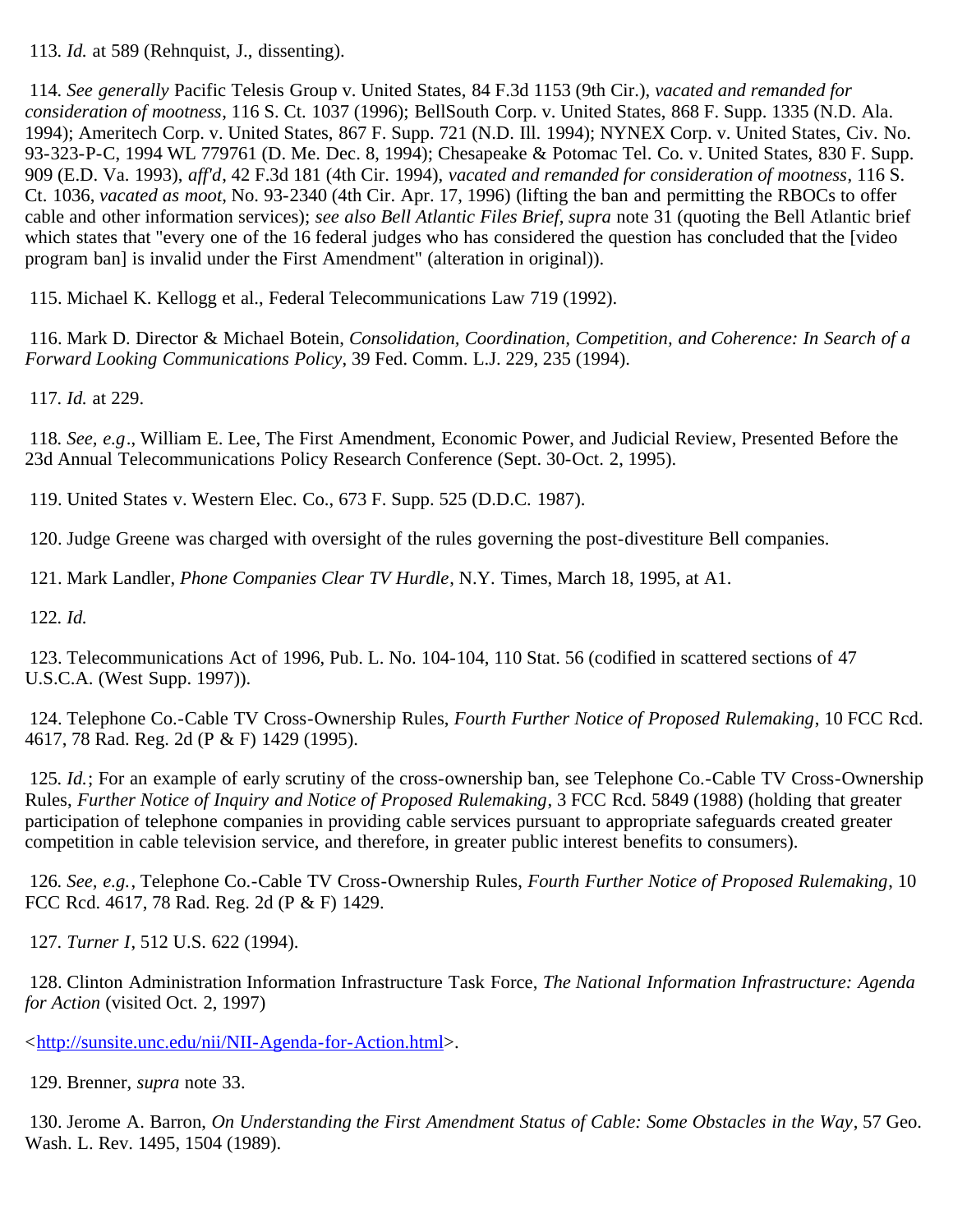<span id="page-20-0"></span> 131. Section 214 Certificates for Channel Facils. Furnished to Affiliated Community Antenna TV Sys., *Memorandum Opinion and Order*, 22 F.C.C.2d 746, 18 Rad. Reg. 2d (P & F) 1798 (1970) (holding that no telephone common carrier subject to the Communications Act could supply CATV service to the viewing public in its area unless a waiver of the rules had been granted under specified conditions).

<span id="page-20-1"></span>132*. See, e.g.*, Campbell, *supra* note 82 (detailing the theory and application of trifurcated First Amendment jurisprudence).

<span id="page-20-2"></span>133. Minneapolis Star & Tribune v. Minnesota Comm'r of Revenue, 460 U.S. 575, 585 (1983).

<span id="page-20-3"></span>134. Barron, *supra* note 130, at 1504.

<span id="page-20-4"></span>135*. See, e.g*., Quincy Cable TV, Inc. v. FCC, 768 F.2d 1434 (D.C. Cir. 1985); *Minneapolis Star & Tribune*, 460 U.S. 575; Red Lion Brdcst. Co. v. FCC, 395 U.S. 367 (1969).

<span id="page-20-5"></span> 136. *See* Schauer, *supra* note 13; Robert M. Entman, *Putting the First Amendment in Its Place: Enhancing American Democracy Through the Press*, 1993 U. Chi. Legal F. 61, 72; Frederick Schauer, *The Political Incidence of the Free Speech Principle*, 64 U. Colo. L. Rev. 935, 951 (1993); Shiffrin, *supra* note 13, at 713; Sandra Braman, *Information and Socioeconomic Class in U.S. Constitutional Law*, 39:3 J. Comm. 163 (1989).

<span id="page-20-6"></span>137. Entman, *supra* note 136, at 72.

<span id="page-20-7"></span>138*. Id.* at 80.

<span id="page-20-8"></span>139*. See, e.g.*, Shiffrin, *supra* note 13, at 713; Braman, *supra* note 136; Schauer, *The Political Incidence of the Free Speech Principle*, *supra* note 136, at 950-51, 957.

<span id="page-20-9"></span>140*. See* Robert H. Gertner, *Asymmetric Information, Uncertainty, and Selection Bias in Litigation*, 1993 U. Chi. L. Sch. Roundtable 75, 80 (exploring the nonrandomization of cases filed, settled, and litigated).

<span id="page-20-10"></span>141*. See* Entman, *supra* note 136.

<span id="page-20-11"></span>142*. See* Sandra Braman, *Horizons of the State: Information Policy and Power*, 45:4 J. Comm. 4 (1995) (discussing information policy as an exercise of state power); Schauer, *The Political Incidence of the Free Speech Principle*, *supra* note 136, at 951.

<span id="page-20-12"></span>143*. See, e.g.*, Jim Chen & Daniel J. Gifford, *Law as Industrial Policy: Economic Analysis of Law in a New Key*, 25 U. Mem. L. Rev. 1315 (1995); Frederick Schauer, *The Occasions of Constitutional Interpretation*, 72 B.U. L. Rev. 729, 737 (1992).

<span id="page-20-13"></span>144*. See* Laurence H. Winer, *The Red Lion of Cable, and Beyond?—Turner Broadcasting v. FCC*, 15 Cardozo Arts & Ent. L.J. 1, 5 (1997) (disagreeing with First Amendment challenges to economic regulations as "Lochnerizing" and arguing for presumptive application of strict scrutiny because "[w]e should not assume that we can easily or meaningfully distinguish, for First Amendment purposes, inappropriate content regulation of the media from what appears to be largely economic or structural regulation.").

<span id="page-20-14"></span> 145. Samuel Taylor Coleridge, *The Rime of the Ancient Mariner*, *in* The poetical Works of Coleridge, Shelley, and Keats 60-66 (Crissy & Markley 1852) (1798).

<span id="page-20-15"></span> 146. Robinson, *supra* note 1, at 1023 n.27 (providing an example of "the extent to which the First Amendment has become a routine part of the opposition to ordinary economic regulation." (citing Time Warner Entertainment Co. v. FCC, 93 F.3d 957 (D.C. Cir. 1996))).

<span id="page-20-16"></span> 147. Stanley Fish, *There's No Such Thing as Free Speech and It's a Good Thing, Too*, *in* Debating P.C.: The Controversy Over